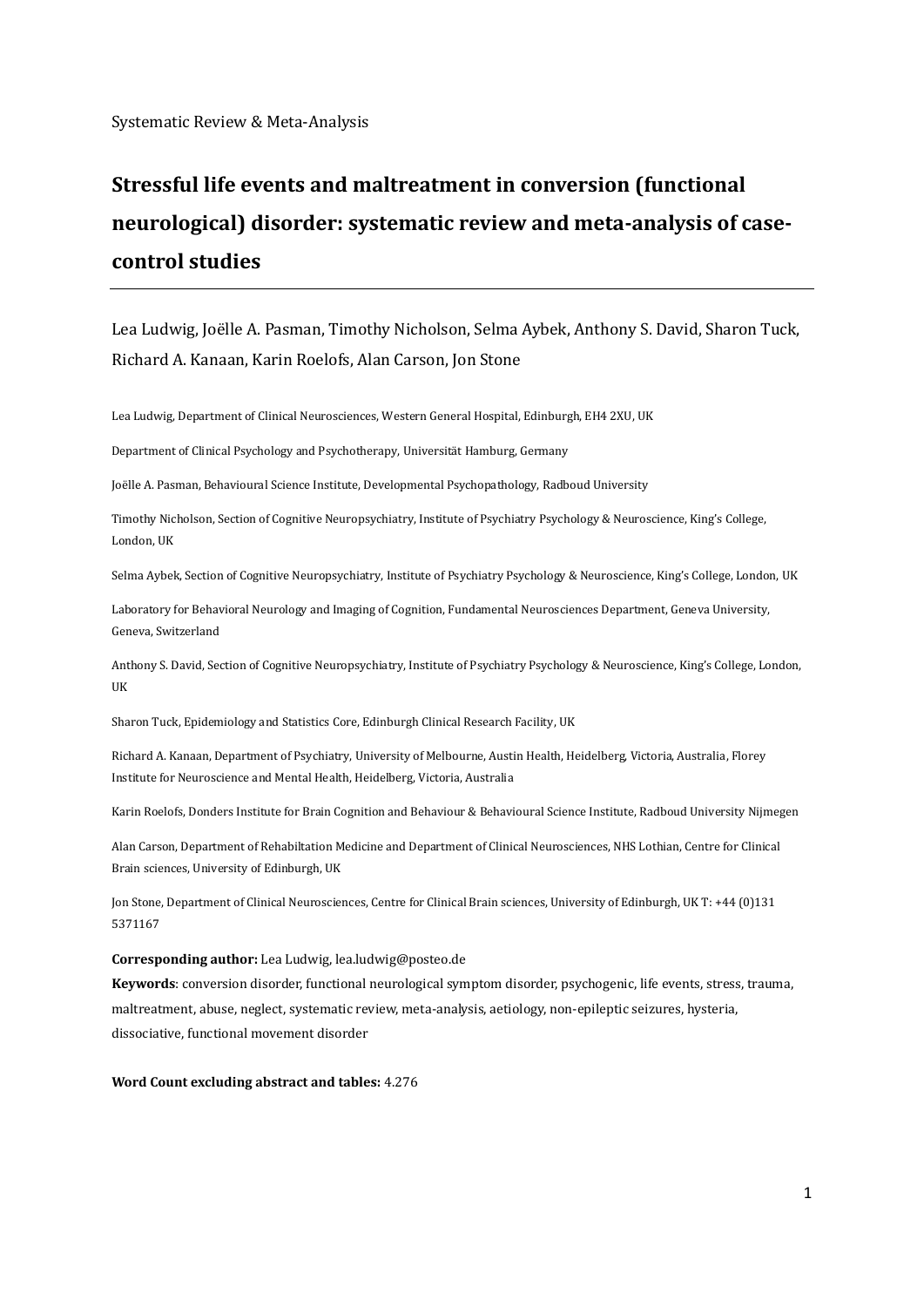#### **Abstract**

#### **Background**

Stressful life events and maltreatment have traditionally been considered critical in the development of conversion (functional neurological) disorder (FND), but the evidence underpinning this association is less clear. We aimed to systematically assess the association between stressors and FND.

## **Methods**

We systematically reviewed controlled studies reporting stressors occurring in childhood or adulthood, such as stressful life events and maltreatment (including sexual, physical abuse and emotional neglect) and FND. We conducted a meta-analysis, with assessments of methodology, sources of bias and sensitivity analyses.

#### **Findings**

Thirty-four case-control studies were eligible, including 1405 patients. Studies were of moderate to low quality. The frequency of childhood and adulthood stressors was increased in cases compared to controls. Odds ratios were higher for emotional neglect in childhood (49% vs 20% - OR 5·6[2·4-13·1 95% CI]) vs sexual (30% vs 12% - OR 3·3[2·2-4·8 95% CI]) or physical abuse (30% vs 12% - OR 3·9[2·2-7·2 95% CI]. An association with stressful life events preceding onset (OR 2·8[1.4-6.0 95% CI]) was stronger in studies with better methodology (OR 4·3[1·4- 13·2 95% CI]). There was significant heterogeneity between studies. Thirteen studies that specifically examined the question all found a proportion of FND patients reporting no stressor.

## **Interpretation**

Stressful life events and maltreatment are significantly more common in FND than in controls. Emotional neglect carried a higher risk than traditionally emphasised sexual and physical abuse, but many cases report no stressors. This supports DSM-5 changes to diagnostic criteria;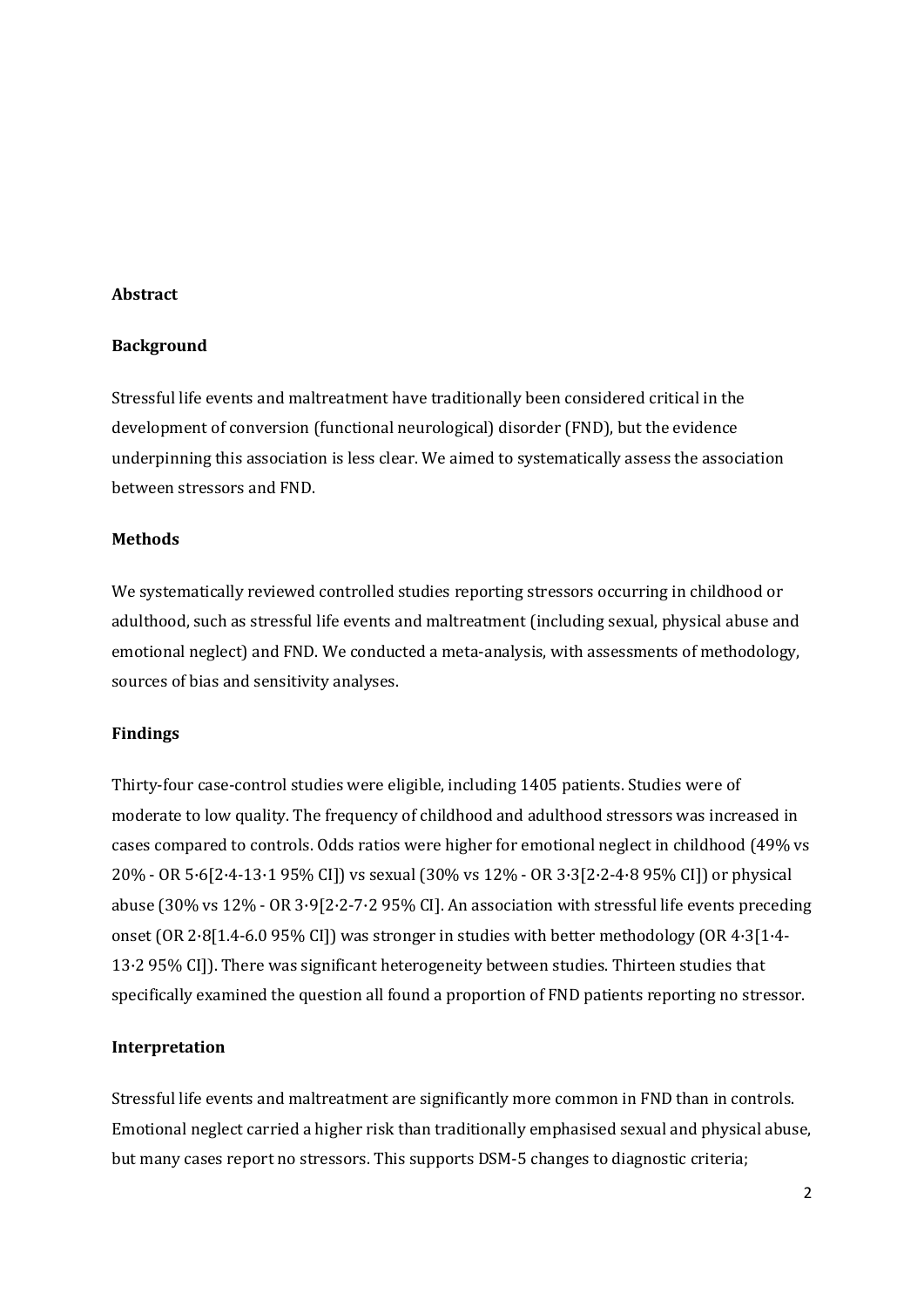stressors whilst aetiologically relevant are not a core diagnostic feature. This has implications for ICD-11.

## **Funding**

None

## **Introduction**

Conversion (functional neurological symptom) disorder (DSM-5 [FND]) refers to the experience of neurological symptoms in the absence of neurological disease encompassing symptoms such as limb weakness, seizures and movement disorders. Such disorders are one of the most common reasons for neurological referral (16% of new referrals)<sup>1</sup> and as disabling and distressing as neurological counterparts such as multiple sclerosis or epilepsy<sup>2</sup>. Traditionally, the disorder has been diagnosed on the absence of neurological disease *and* that "conflicts or other stressors precede the initiation or exacerbation of the symptom or deficit" <sup>3</sup>. However, the most recent edition of DSM-5 dropped the association with conflicts or other stressors as an explicit diagnostic criterion and emphasised the need to find positive clinical features such as Hoover's sign in functional leg weakness or a sudden prolonged motionless unresponsive episode with eyes closed in dissociative (non-epileptic) seizure. This change has not been universally welcomed and it is uncertain if ICD-11 will follow suit.

Stressors, either recent life events or maltreatment around the time of symptom onset or historical stressors, in particular childhood sexual abuse, have been considered key aetiological factors of FND since the time of Briquet's 1859 Treatise on hysteria<sup>4</sup>. In 1895 Breuer and Freud described the processes by which such psychological stress was converted into physical symptoms in their seminal *Studies on Hysteria*5, giving the condition its name 'conversion disorder' and an aetiological theory that remains the bedrock of practice for the majority of clinicians to the current day.

There have however been critics of the conversion hypothesis who have commented that the empirical evidence to support the hypothesis is lacking and that the dominance of the theory distorts clinician's appreciation of the limitations of the available literature and inhibits the development of alternate or expanded models<sup>6</sup>.

Previous reviews summarising studies of stressors, including maltreatment and stressful life events, in FND have either not been systematic<sup>6</sup>, or have only reviewed non-epileptic seizures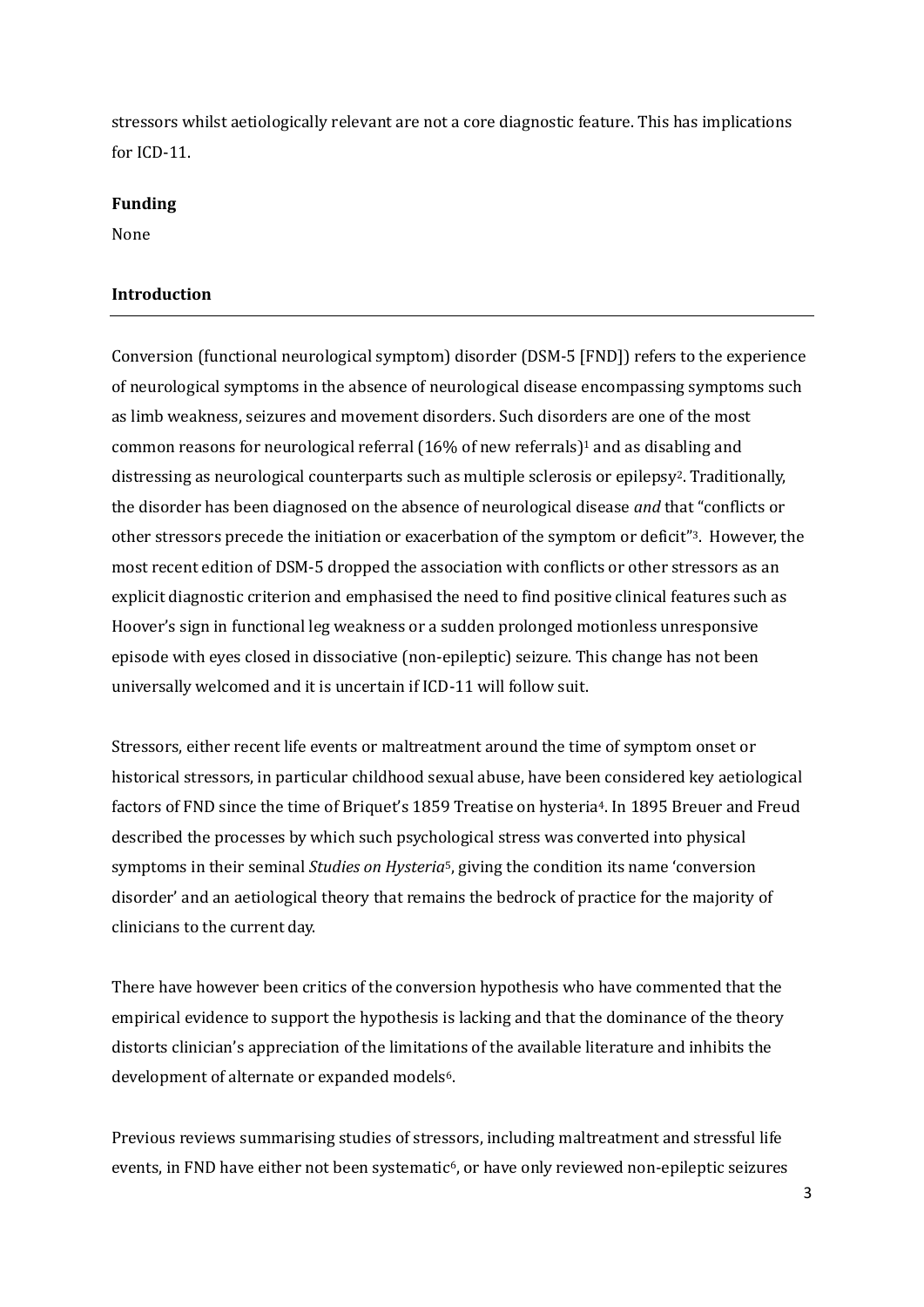$(NES)^{7,8}$  or childhood sexual abuse<sup>7</sup>. These reviews suggested an association of stressors and FND but were of limited scope. Looking at more broad phenotypes, reviews of somatic symptom disorders have notionally included FND, but either failed to identify much of the existing primary literature<sup>9</sup> or were focused on functional somatic syndromes such as irritable bowel syndrome or chronic fatigue which overlap with but are different from FND10.

Technically, the study of maltreatment - here used as an umbrella term for sexual and physical abuse as well as emotional neglect - and stressful life events is challenging for many reasons. This includes patients' willingness to disclose sensitive information (and possibly even awareness of it or of its potential relevance), recall bias, difficulty determining over what time frame stressors are relevant, whether those that are present are aetiologically relevant, and the selection of appropriate controls. The use and selection of control groups is of particular importance as the rates of recent and historical stressors vary in different clinical (whether psychiatric or neurological) and healthy populations.

Furthermore, the descriptive terminology is at times ill-defined and in conducting a systematic review, one is in part dependent on the definitions used in individual studies. Thus, during the process of data amalgamation, it becomes inevitable that compromises are made between the uniqueness of an individual event and its psychological context, and the need to impose a taxonomy to allow quantitative study. We have developed a glossary of terminology that, whilst imperfect, allows for clarity and reproducibility (Appendix A).

We aimed to conduct a definitive systematic review of the association between childhood and adult stressful life events and maltreatment and conversion (functional neurological) disorder by reviewing all quantitative case-control studies since 1965 and comparing rates in FND populations with those in healthy, neurological or psychiatric disorder control populations. We excluded physical injury, physiological events or diseases as we have previously described their relationship to FND in prior systematic reviews and prospective studies<sup>2,11,12</sup>.

Whilst setting our aims we were cognisant of two further arguments. One is that one can only measure reported life events and maltreatment. Different techniques may result in better or poorer reporting, but ultimately there may be a distortion between what was reported and what occurred. Second, it has been argued that it is misleading to think about stressful life events and maltreatment and it is the patient's inner psychological state that matters, which some say can only be uncovered by prolonged psychotherapy. This is exemplified by one of Freud's original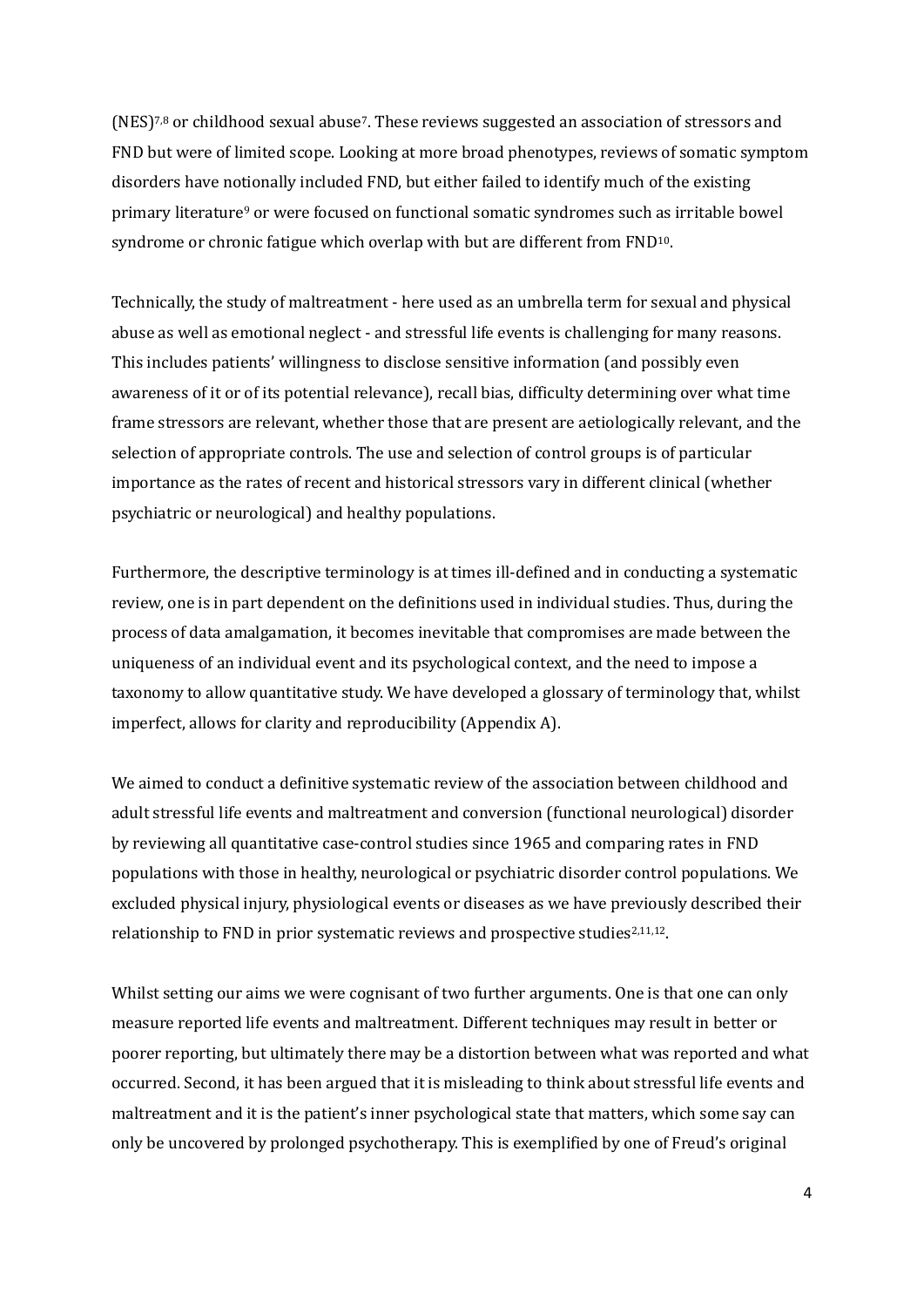cases of treated hysteria, 'Fräulein Elisabeth von R'<sup>5</sup>, Freud considered the stressor was having romantic feelings for her brother in law, which the patient always denied. She also disputed Freud's assertion that she recovered from her FND symptoms. The truth of the matter is unresolved. Our view was a pragmatic one, that it would be very difficult to test subjective evaluation of emotions in a quantitative study and, more importantly, there were currently no empirical case control data of this type in FND that was suitable for quantitative meta-analytic evaluation. Our study therefore evaluated the occurrence of reported events.

#### **Methods**

#### **Search Strategy**

We searched the databases PubMed and Science Direct and the reference lists of eligible studies and reviews13,14 from 1965 to end 2016. Search terms were ("psychogenic" OR "conversion disorder" OR "non-epileptic") AND ("abuse" OR "life event") AND ("control" OR "controlled" OR "case-control").

#### **Study selection**

Studies were included if the following criteria were met: 1) they report on patients with conversion (functional neurological) disorders, described as functional, non-organic, psychogenic, hysterical or conversion disorder; 2) they report data comparing cases with at least one control group on the type, severity, frequency or temporal relationship of maltreatment or stressful life events, experienced in childhood or adulthood; 3) the size of each group was at least 10. We included studies in paediatric as well as adult populations. Where there were multiple publications from the same study, we chose the one with the more complete primary outcomes. Studies were excluded: 1) when the data of interest were presented only with p-values but with no numerical values in each group; 2) when the same data had been reported previously; 3) when studies were not available in English. Figure 1 outlines a flow diagram of the systematic review.

Figure 1

## **Data Extraction**

All primary studies were reviewed by one author (LL). A second author checked the data (JP) and any discrepancies were arbitrated by two others (AC and JS). We collected data regarding 1) the setting of the samples; 2) the nature of case and control groups; 3) the sex and age of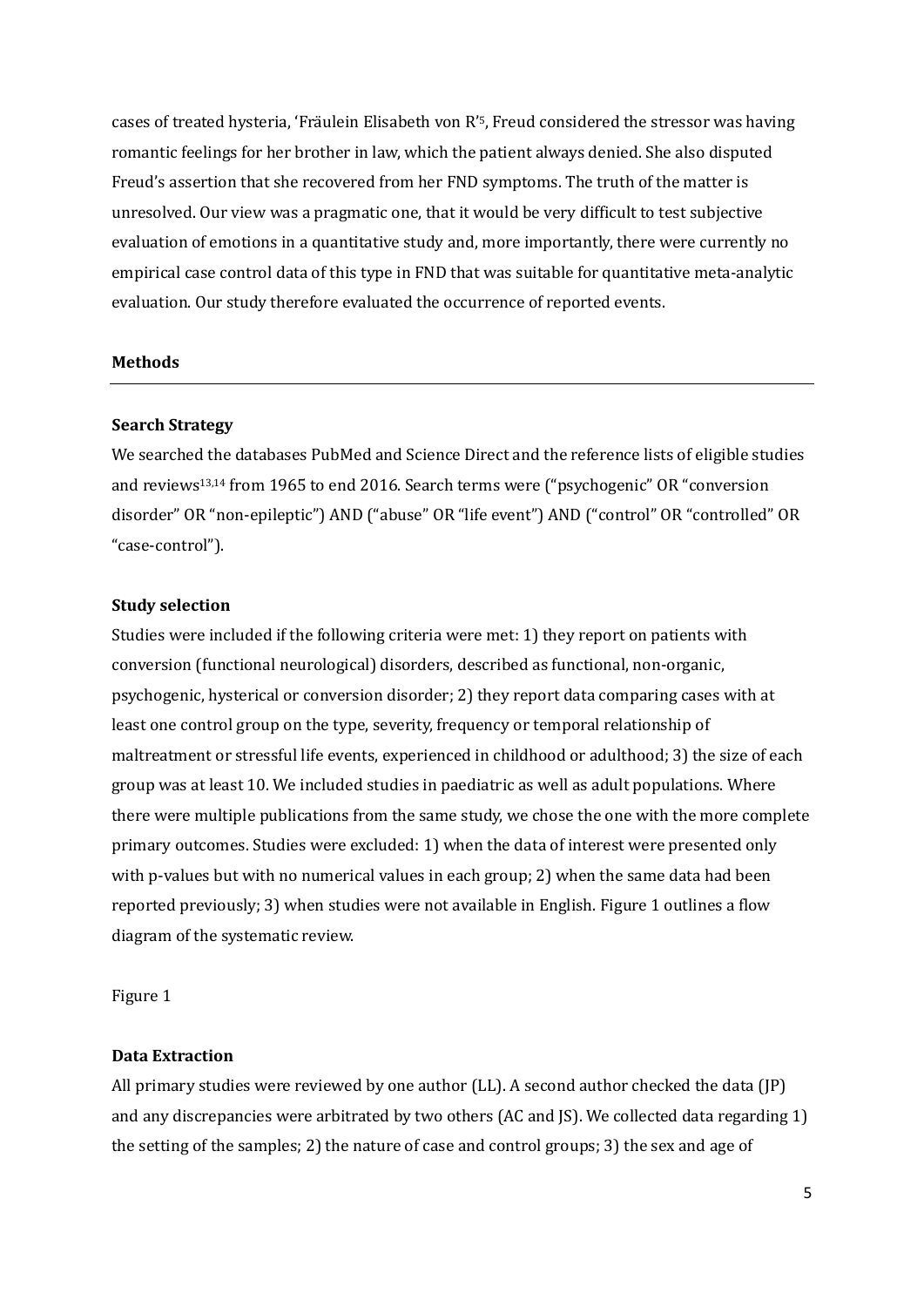patients and controls; 4) the instruments used to measure stressors; 5) the data on stressors; and 6) the data from those studies that stated explicitly that the person has not experienced any maltreatment or stressful life event.

#### **Quality Assessment**

Methodological quality of eligible studies was assessed using an adaptation of the Newcastle-Ottawa Quality Assessment Scale for case-control studies15. The scale was adapted in keeping with Paras et al.<sup>9</sup>. Individual quality items are listed in Table 1. The quality was assessed twice (by LL and JP) and any disagreements were resolved by a further author (AC).

#### **Data analysis**

We calculated odds ratios (OR) with 95% confidence intervals (CI) for both dichotomous and continuous data. We used statistical approaches described by Borenstein and colleagues that allow data pooling16. Furthermore, a proportion meta-analysis summary statistic for dichotomous data was used. Subgroup and sensitivity analyses were planned for the following grouping variables: study quality (median split of rating on quality scale, high vs low); type of control group (neurological vs psychiatric disorder vs healthy control); age of population studied (children vs adults); type of symptom (NES vs the rest); the time period where stressors took place; and setting of the study (patients recruited in neurology vs psychiatry settings). We ran fixed- and random-effect models using the software StatsDirect (Version 3.1.12) <sup>17</sup>. We quantified heterogeneity<sup>18</sup> using a random effects model, and publication bias using the Egger bias statistic as well as inspection of funnel plots<sup>17</sup>. Where more than one set of data from an individual study could be included in a summary meta-analysis we used a hierarchy to choose which set be used in order to avoid duplication in the summary statistic as follows: stressful life events (data from more recent time points first), childhood stressful life events, sexual abuse, physical abuse, emotional neglect, neurological control group, psychiatric control group, healthy control group.

Finally, we calculated population attribution fractions around the main estimates<sup>19</sup> taking data from a range of differing sources offering estimates based mainly on high quality systematic reviews and meta-analyses of population prevalence20–26.

### **Results**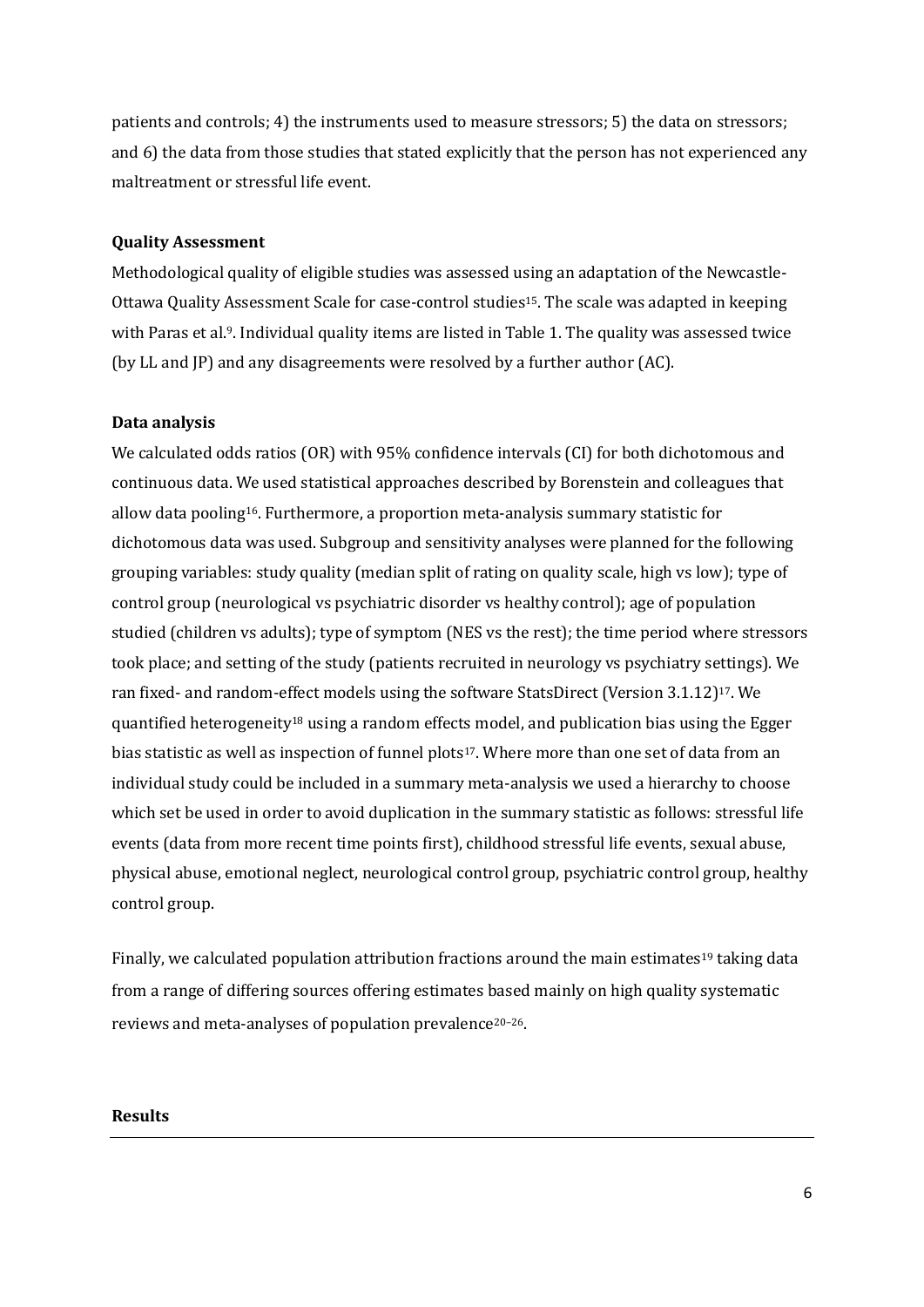#### **Included studies**

In total 34 case-control studies met the inclusion criteria, providing stressful life events data for 1405 FND patients and 2227 controls which included healthy subjects as well as subjects with neurological disease and psychiatric disease (Table 2). In 24 studies data were presented on patients with NES<sup>27-50</sup>, five studies reported on general or mixed FND<sup>51-55</sup>, three studies provided data on Functional Motor Disorders (FMD)56–58, and two on Functional Voice Disorder (FVD – also known as functional dysphonia)59,60.

Thirty-one studies included adult subjects (mean age 37.1 yrs, range 18-77yrs)27–42,44–46,48–52,54–  $60$ , whereas the remaining three studies came from a paediatric setting (mean age 13.7 yrs, range 9-18 yrs)43,47,53. In both the cases and control samples, most subjects were female (79.7% cases vs 72.2% controls). In 25 out of 34 studies the patients were recruited from a neurology setting27,29–32,34,35,37–41,43–50,52,55,57,58,60, eight came from psychiatry28,33,36,42,51,53,54,56 and one study came from a mixed setting59. Eighteen studies out of 34 compared the functional patient group with a neurological disease control group<sup>27,29,30,32,34,35,37-40,44-46,48,50-52,58</sup>, mainly with epilepsy; seven studies with healthy controls<sup>28,31,42,43,53,55,60</sup> and two studies with other psychiatric disorders control group36,54. In the remaining seven studies, data were presented deriving from a comparison with two control groups concurrently (most times including a healthy and a neurological control group) 33,41,47,49,56,57,59.

Fourteen studies reported whether stressors had taken place at any moment in life30– 33,35,36,38,39,41,48,51,56,59,60. Two studies specifically reported on stressors in adulthood49,52, while eleven studies reported on those having occurred during childhood27–29,37,40,42–44,47,53,58. Seven studies presented separate rates for stressors occurred during childhood and for those occurred during lifetime or adulthood<sup>34,45,46,50,54,55,57</sup>. Nine studies specified the temporal relationship of life events with symptom onset 34,35,47,51,52,56,59–61.

## **Quality of Studies**

#### *Samples*

All of the studies assessed stressors retrospectively. Study setting was either neurology clinic, psychiatry clinic or other. Twenty studies recruited a consecutive sample27,29,30,33–37,40,41,45–47,49,51– 53,58-60. In 27 studies the diagnosis was made by a specialist27,29–31,34–41,43–49,53–60. Fourteen adult sample studies reported symptom duration (excluding studies using symptom duration as an in- or exclusion criterion; mean=77·1 months, SD=58·2)28,31,34,38–42,47–50,54. Of those, eight studies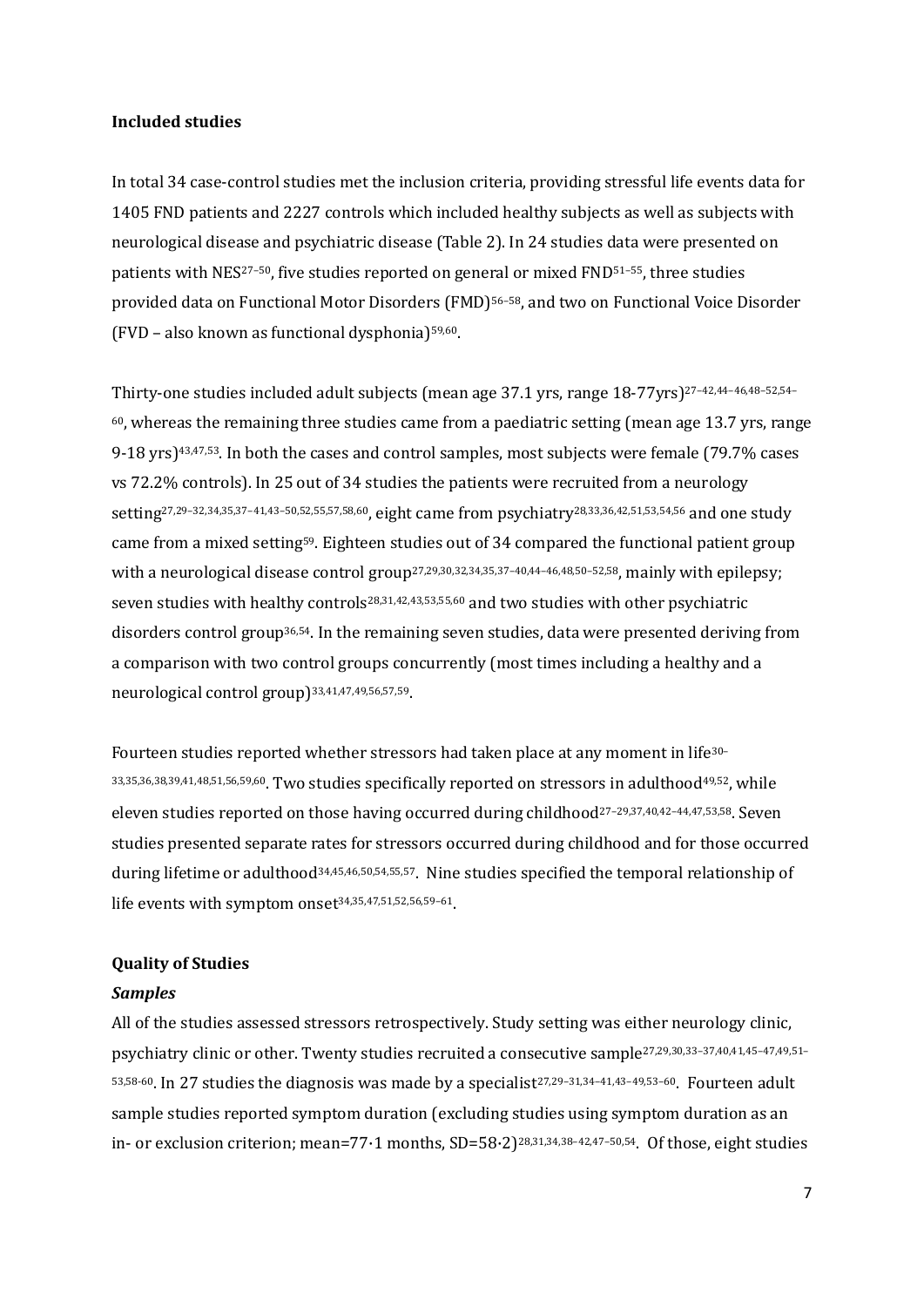compared symptom duration between cases and controls (three of them showing a significant difference39,49,50) but none tried to match controls on basis of symptom duration.

## *Assessment of reported stressors*

In nine studies the interviewer (for outcome) was blind to the diagnosis<sup>27,30,32,35,37,39,47,54,56</sup>. The Life Events and Difficulties Schedule is often regarded as the 'gold standard' for such assessments in this field as it comprises of a detailed interview designed to detect a wide array of events but these are then rated blind and contextualized to subjects' life and circumstances to measure potential impact. Only three studies used the LEDS interview56,59,60. The majority of the 34 studies used standardized, structured questionnaires27,31,34,35,37,38,42–46,49,50,55,57,58 (n=15) or standardized interviews<sup>29,39,41,48,51,53,61</sup> (n=7) to assess stressors. Four studies used owndesigned interviews<sup>30,32,36,40</sup>, one an own-designed questionnaire<sup>47</sup> and two used case record data<sup>33,51</sup>. Two studies did not report how stressors were assessed<sup>28,52</sup>.

The overall quality varied considerably among studies, ranging from 2-8 (with a possible maximum score of 11) on our modified Newcastle Ottawa scale (Table 1). The median score was 5 and there was variability in study quality (IQR=2).

Table 1

Table 2

## **Meta-analysis of data**

## *The association of reported stressors and the occurrence of FND*

Figure 2 and Table 3 present the meta-analysis of the data. Figure 2 shows the data (both continuous and dichotomous) in the form of odds ratios according to type of stressor and other study characteristics. Heterogeneity was high for nearly all analyses, so random effects analyses are presented throughout. Data for sensitivity analyses are presented together. Table 3 gives summary statistics for the dichotomous data where available. In summary, we found higher rates of reported stressors, both recent and remote, in patients with FND compared to controls. The risk was higher for childhood onset symptoms than in adult life. The odds ratio was higher for emotional neglect than for experiences of either physical or sexual abuse.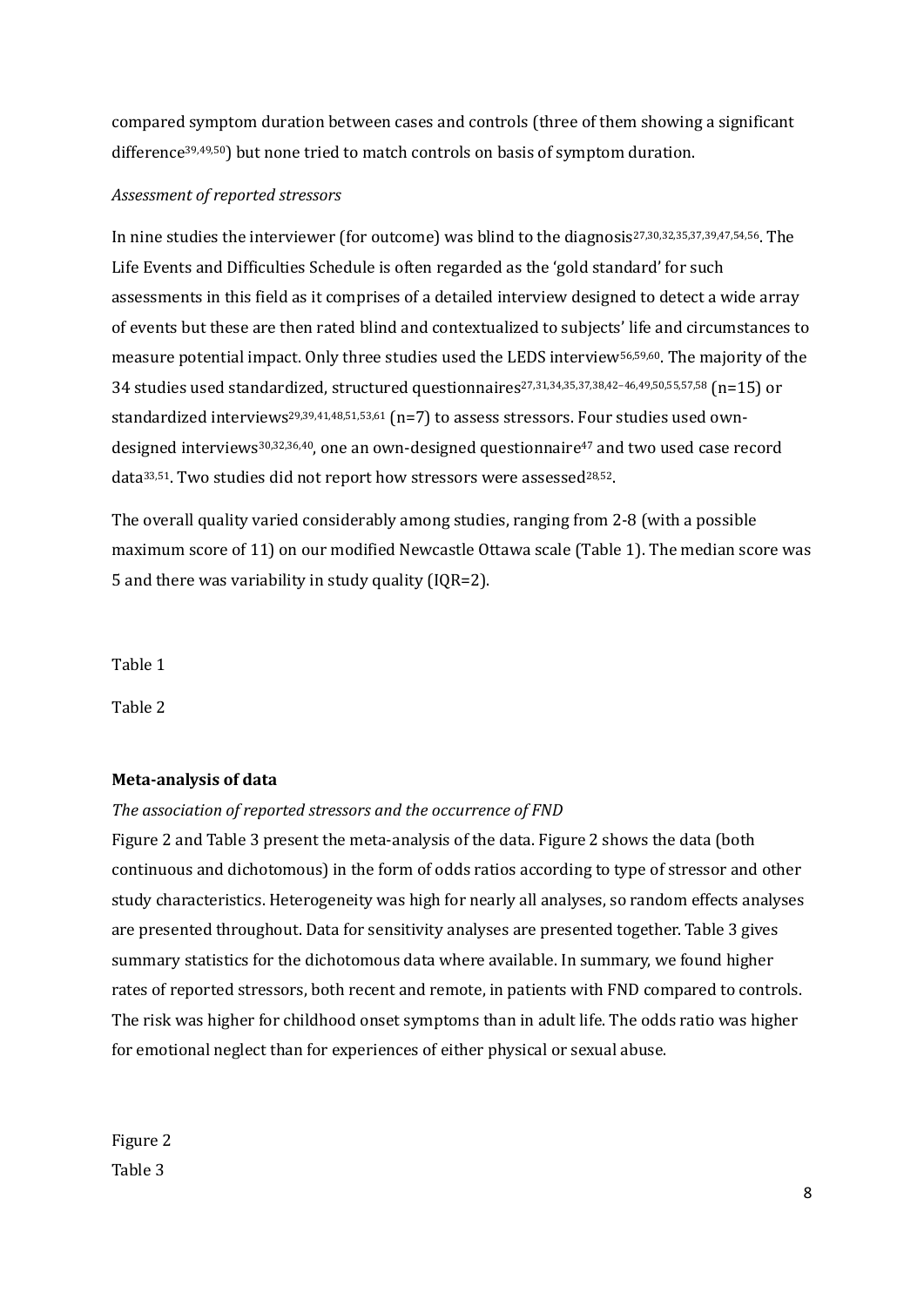#### *What proportion of FND cases did not report any form of stressor?*

Calculating what proportion of cases of FND had not experienced stressors was less straightforward. The majority of studies only reported the rates of individual stressors found, but obviously if it is reported that, say, 34% of subjects were sexually abused one cannot impute that 66% suffered from no other form of stressor. Only 13 of the 34 studies presenting dichotomous data reported that they had systematically ascertained that the subjects had not experienced either severe life events, assessed by the LEDS, or any subtype of maltreatment29,30,35,38,41,45,48,50,53,54,56,59,60 (Table 4, Figure 3). However, it was clear that the rigour underpinning the assessment of 'no stressor', or indeed what was meant by 'no stressor', was variable and we divided these 13 studies according to the methodology used. Three studies used the Life Events and Difficulties Scale (LEDS), one examined FND patients<sup>56</sup> with 16% reporting no severe events, and two examined functional dysphonia patients<sup>59,60</sup> finding conflicting results of 26% and 77% reporting no severe life events. Five studies30,45,48,53,54 examined a wide range of stressors but used a clinical interview rather than a structured inquiry about the experience of stressors (no stressful life events or maltreatment rates of 14%, 15%, 25%, 51%, 68%). Two studies looked at all forms of maltreatment including sexual abuse, physical abuse and emotional neglect, but not stressful life events, finding no exposure rates of 56%<sup>38</sup> and 70%41, and three studies29,35,50 offered data only on those who had not suffered physical and or sexual abuse with rates of 0%, 56% and 68%.

## Table 4

Figure 3

#### *Assessment of specific risks at population level*

Population attribution fraction (PAF)<sup>62</sup> is a measure of the contribution of a risk factor to a disease or a death at a population rather than individual level. PAF is the proportional reduction in population disease or mortality that would occur if exposure to a risk factor were reduced to an alternative ideal exposure scenario (eg. no tobacco use). It gives a measure of the impact of a given aetiological exposure based on the frequency of its occurrence in the population as a whole and its effect in increasing the relative risk to an indvidual. We found that physical abuse had a greater aetiological impact on the development of FND with a PAF 17% of cases if it occurred in childhood and 15% in adulthood, assuming a causal relationship, than sexual abuse, and to a lesser extent emotional neglect, as physical abuse is more prevalent in the population in general (Table 3).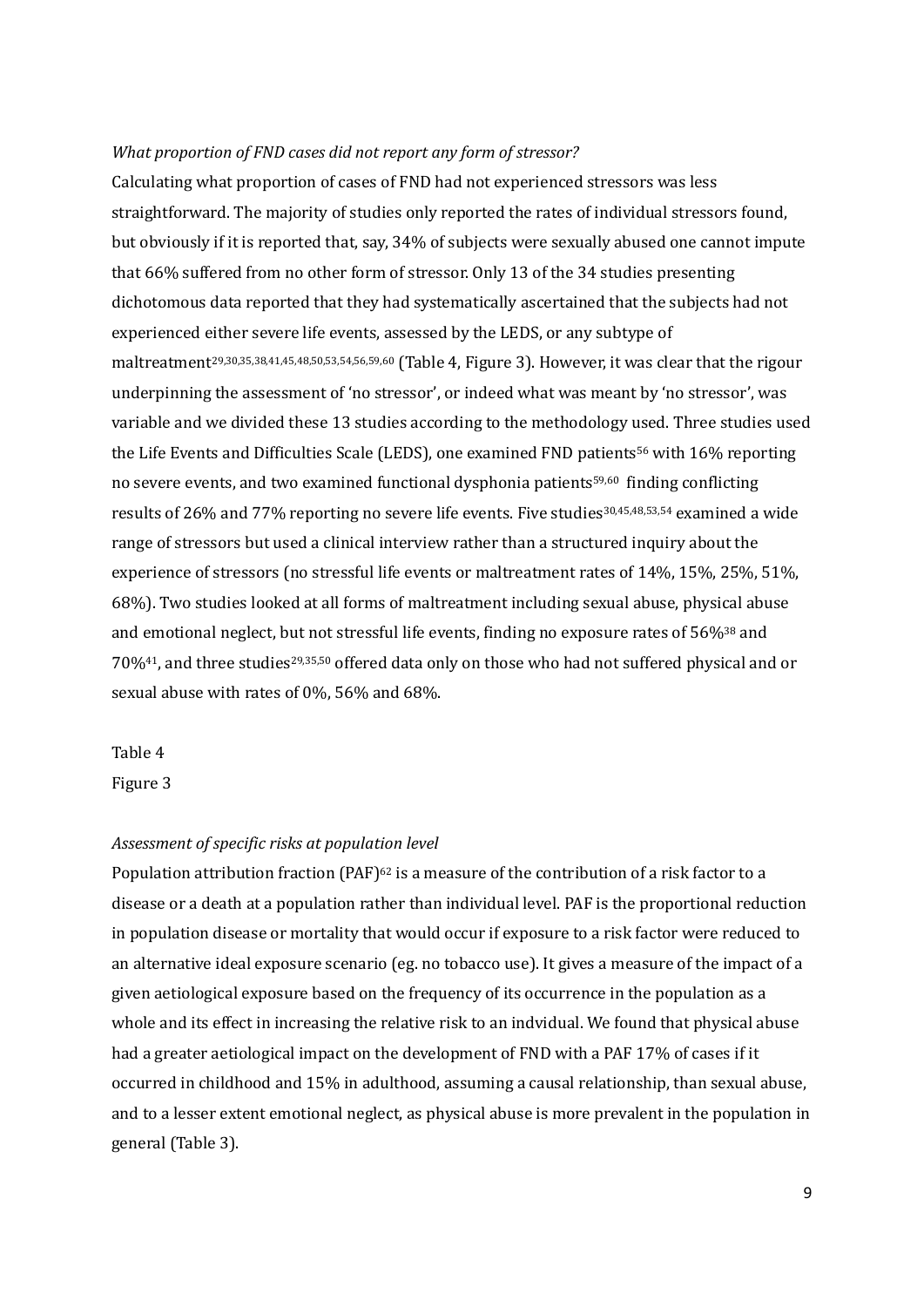## **Sensitivity Analysis**

We hypothesised that various methodological issues related to the nature of the symptom, population recruited, choice of control group, the assessed time period and the quality of the studies, could affect the reported differences in frequency of stressors.

## *Did the study setting matter?*

We assumed that patients referred to psychiatry would have significantly higher rates of stressors than those referred to neurology. In fact, the difference was much less than expected (psychiatry OR 3.7  $[1.6 - 8.4 95\%$  CI] and neurology OR 2.9  $[1.6 \text{ to } 5.3]$ ).

## *Did the selection of control group matter?*

The most important factor for the interpretation of results, of those we examined, was the choice of comparator group. There was a significant difference in results when the comparator group were healthy controls (OR 8·6 [4·9-15·0 95% CI]) compared to any form of disease control. Surprisingly however, the choice 'disease comparator' had little impact and there was a similar strength of association irrespective of whether the comparator was neurological (OR 2·5 [1·5-4·3 95% CI]) or psychiatric controls (OR 2·0 [1·1-3·6 95% CI]) (Figure 2).

## *Did study quality matter?*

Notably, we did not find any differences between studies with a high quality rating and those with a low rating.

## *Did the methodology for assessing stressors matter?*

We compared data from only those studies that used the well-validated Life Events and Difficulties Schedule53,56,57 (OR 4·3 [1·4-13·2 95% CI]). This showed that the LEDS not surprisingly led to higher rates of reporting of stressors than other less rigorous methodologies such as questionnaires (OR 2·1 [0·5-8·7 95% CI])(Figure 4)]).

## *Did the association differ between children and adults?*

We found that the strength of the association in children for stressors (OR 13.4 [5.8-15.0 95%] CI]) was much stronger than in adults (OR  $2.9$  [1 $\cdot$ 8-4 $\cdot$ 6 95% CI]), although numbers in the paediatric studies were low (Figure 2).

*Did the timing of stressor in relation to symptom onset affect the results?*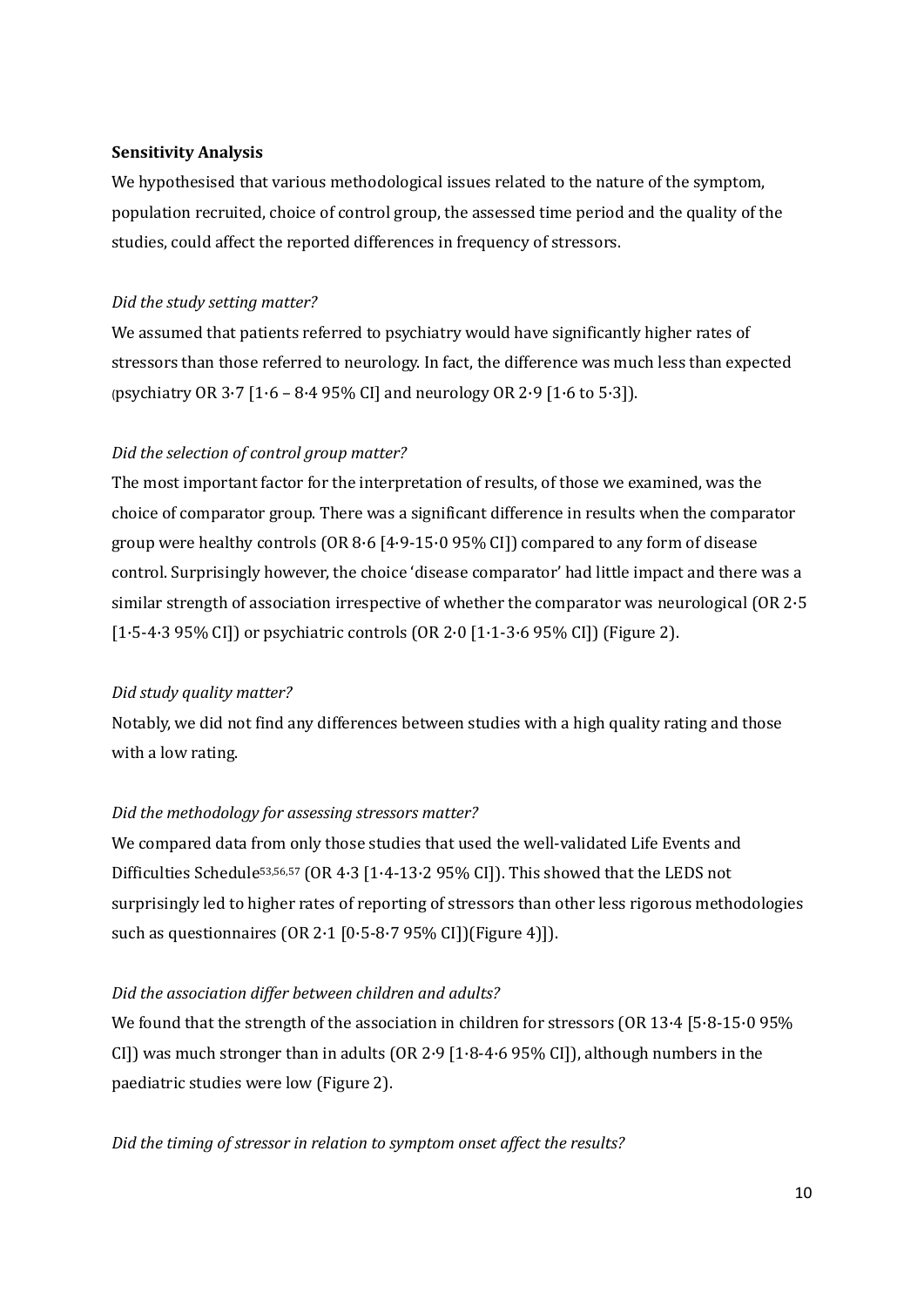Studies that examined the occurrence of stressful life events that occurred immediately preceeding symptom onset found an increased risk when comparing cases to controls (OR 2·8  $[1.4-6.0 95\%$  CI]](Figure 4), but when we looked at studies examining the occurrence of life events throughout adult life the results were equivocal (OR 2·2 [0·9-5·4 95% CI]). The broad confidence intervals may reflect the high frequency of stressful life events as a normal occurrence in adult life.

## Figure 4

Analysis of the time period in which stressful life events occurred (without specification of the association with symptom onset) did not significantly affect the results, with studies assessing events of recent time periods (3 months or less before assessment) (OR 2·4 [1·3-4·4 95% CI]) showing a similar strength of association to those occurring over a longer time period of 12 months before assessment (OR  $3.3$  [0.9-11.7 95% CI]). However, we would caution that there was considerable heterogeneity (I<sup>2</sup> 90% [75-94%, 95% CI])(Figure 4), and one of the highest quality studies that looked at multiple timepoints leading up to symptom onset found an increasing rate of severe events with increasing proximity to symptom onset<sup>56</sup>.

#### **Publication Bias**

We produced funnel plots that we visually inspected for all our analyses. Overall, there was no evidence of publication bias. Egger's bias statistics were non-significant for all summary statistics. The funnel plots are shown in Appendix B.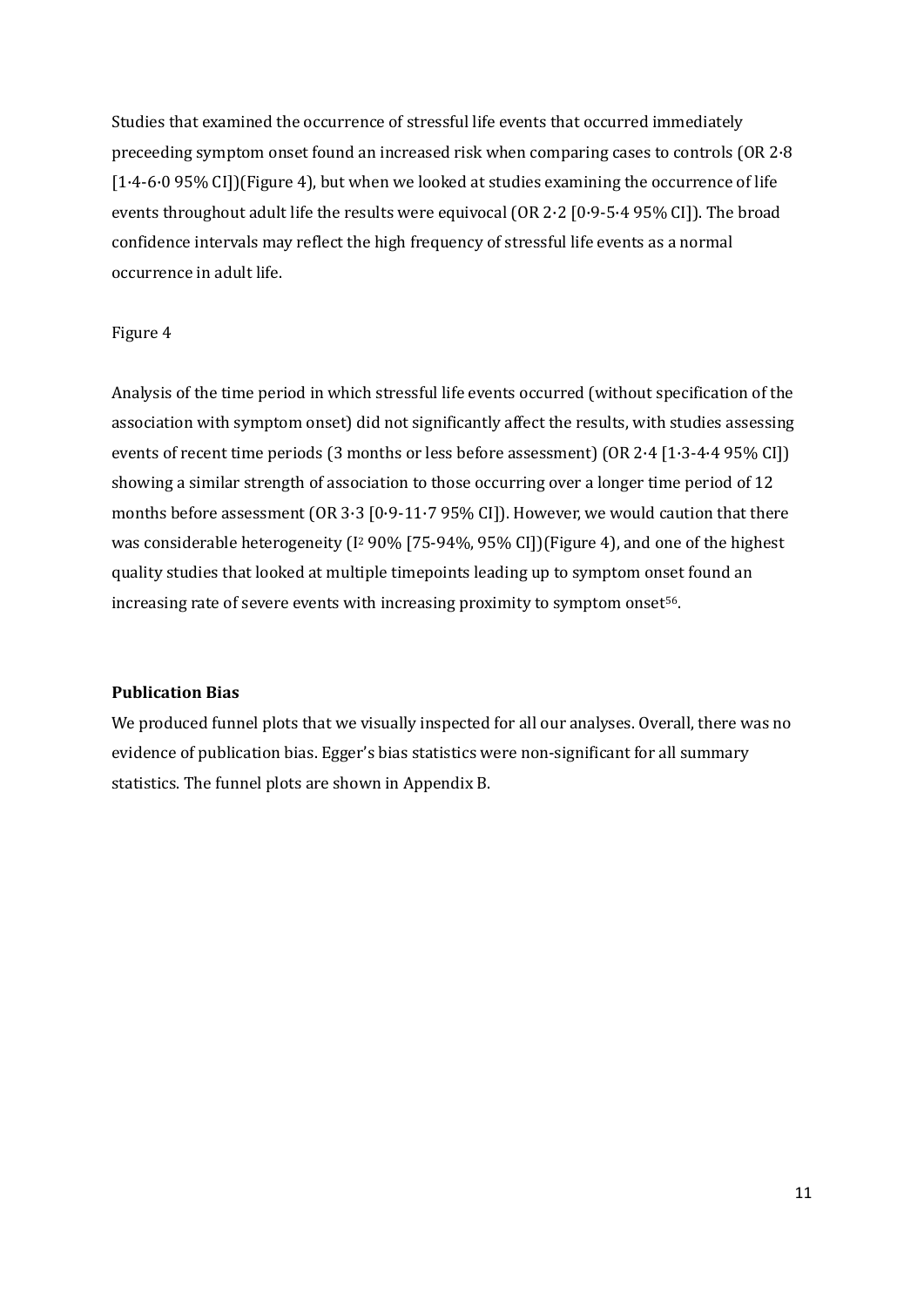#### **Discussion**

We found an increased rate of childhood and adult stressful life events and maltreatment in patients with FND compared to controls. The strength of the association was significantly higher when the comparison was with healthy controls (OR 8·6) compared to neurological (OR 2·5) or psychiatric (OR 2·0) control groups. A variable but, in some studies, substantial proportion of patients were found, who did not report an identifiable stressor.

Odds ratios can be difficult to interpret as they refer to the probability of two events being associated as opposed to the actual increased risk of that event. As an approximate guide for the reader the majority of odds ratios quoted (i.e. between 2-4) would be seen as a small to medium effect. The OR seen in relation to emotional neglect, or the effect of stressors on presentations of FND in children would be regarded as large effects<sup>64</sup>.

Emotional neglect had a stronger association with the development of FND, whether the neglect took place in childhood or adult life, than the more traditionally described physical or sexual abuse. Higher quality studies tended to find a slightly stronger association but the quality of study and setting did not have the impact we might have expected.

However, emotional neglect is believed to be less prevalent in the population in general than some of the other risk factors studied<sup>20-26</sup>. When looked at as population attribution fractions, which takes account of the population prevalence of the risk factor as well as the relative risk increase in the individual, we found that physical abuse in both childhood and adulthood may have the largest population attributable risk (16·9% and 14·6% respectively) whereas emotional neglect had an attributable risk of 15·1% in childhood and 11% in adult life. Childhood sexual abuse accounted for an attributable risk of  $8.7\%$  of adult cases and sexual abuse in adult life for 4·8%.

Our meta-analysis was strong in terms of identifying the appropriate papers but the metaanalytic methodology we used has some limitations. As described in the methods section we used a rationally derived hierarchy to choose one pair of data to avoid duplicate data appearing in the summary statistic. This has clear benefits in providing an objective and replicable way to deal with multiple data points. The sensitivity analysis should detect and account for any differences in the choice of data points but our choices were selective and may have influenced results. There were also limitations to the quality of the underlying literature. The quality of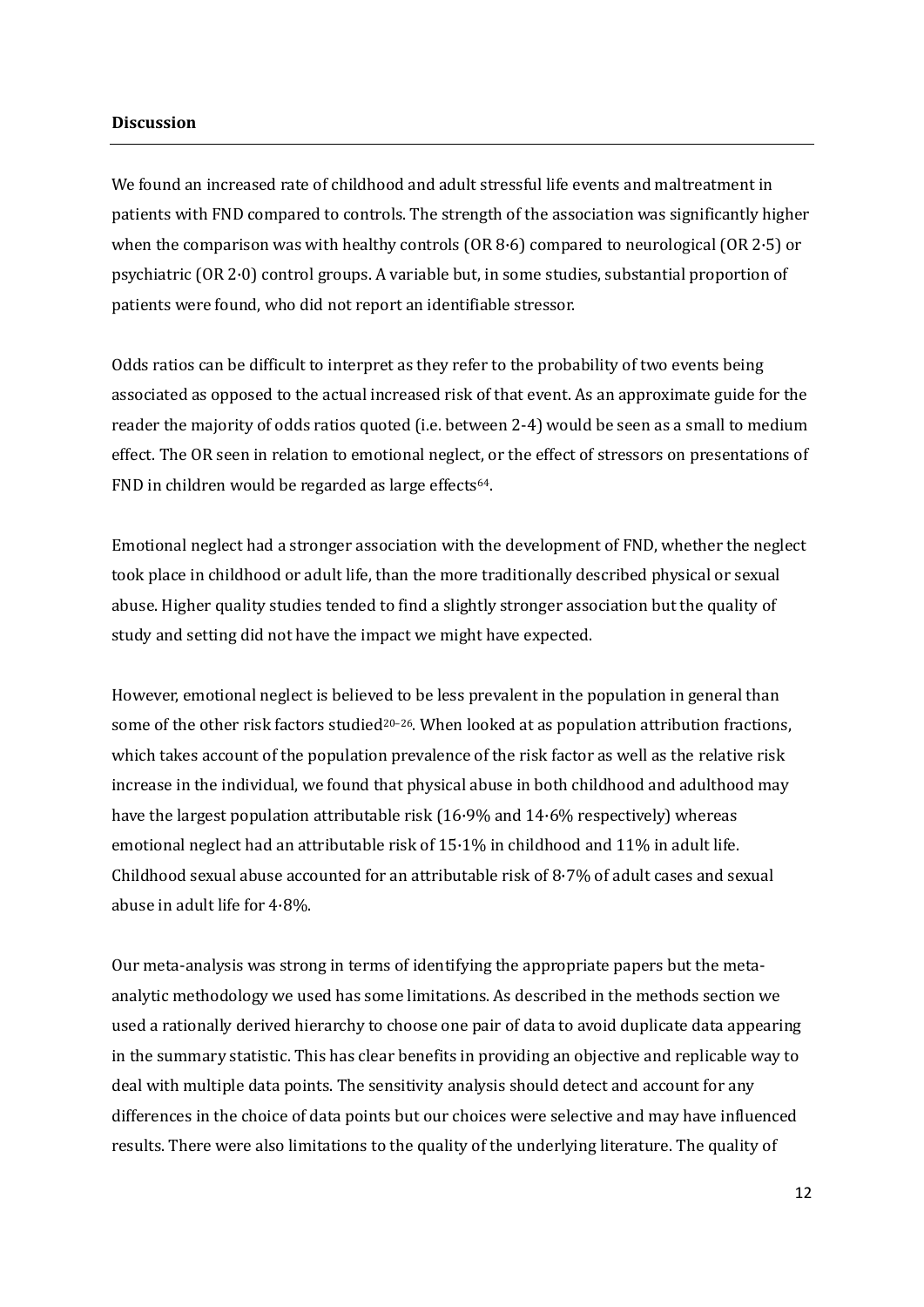studies in this field was generally only fair with a median quality rating of 5/11 on our modified Newcastle Ottawa scale; although there were notable exceptions. Most individual studies were too small to find conclusive results and heterogenity was high. Despite that our meta-analyses and sensitivity analyses showed a reassuring picture of relatively consistent results given the diverse range of settings and methodologies, suggesting realiable conclusions.

Most studies used self-report questionnaires, which, although quicker and cheaper to use, are generally less sensitive. By contrast exhaustive enquiry into a wide range of possible stressors and gaining extensive details of the context of the subject's life, as done in a 'gold standard' interview method such as the LEDS<sup>63</sup>, did lead to higher rates of reporting of stressors. Whichever method was used, a proportion of FND patients reported no stressors.

The study of stressors has been largely one of retrospective assessment. For childhood stressors there are well documented problems with recall bias which can lead to either over- or underreporting65,66, but, for stressors occurring in adulthood, some retrospective methods have been validated with independent verification of remembered events<sup>67,68</sup>- for example up to 5 years with the LEDS<sup>63</sup>. We have summarised the problems and challenges in studying stressors in FND in Box 1.

## **Box 1. Methodological Issues with Studies of Stressful Life Events and Maltreatment in FND**

## **Case finding and recruitment:**

- Diagnostic suspicion bias some patients may have been given the diagnosis because they experienced stressors, when others without stressors may have just been left as 'blackouts ?cause'
- Misdiagnosis published studies suggest this is rare
- Recruitment bias those seen in psychiatric clinics may have experienced more stressors and may present with psychiatric comorbidity
- Patients with FND as defined strictly by DSM-IV or earlier would by definition have to have a "conflict" or "other stressors". In fact, few studies appeared to adhere to DSM.
- Making a diagnosis of FND may alter a patient's review of his/her life history and cause an erroneous reassessment of humdrum events as substantial stressors.

**Sample sizes:** small sample sizes unlikely to find a significant result even if the effect is there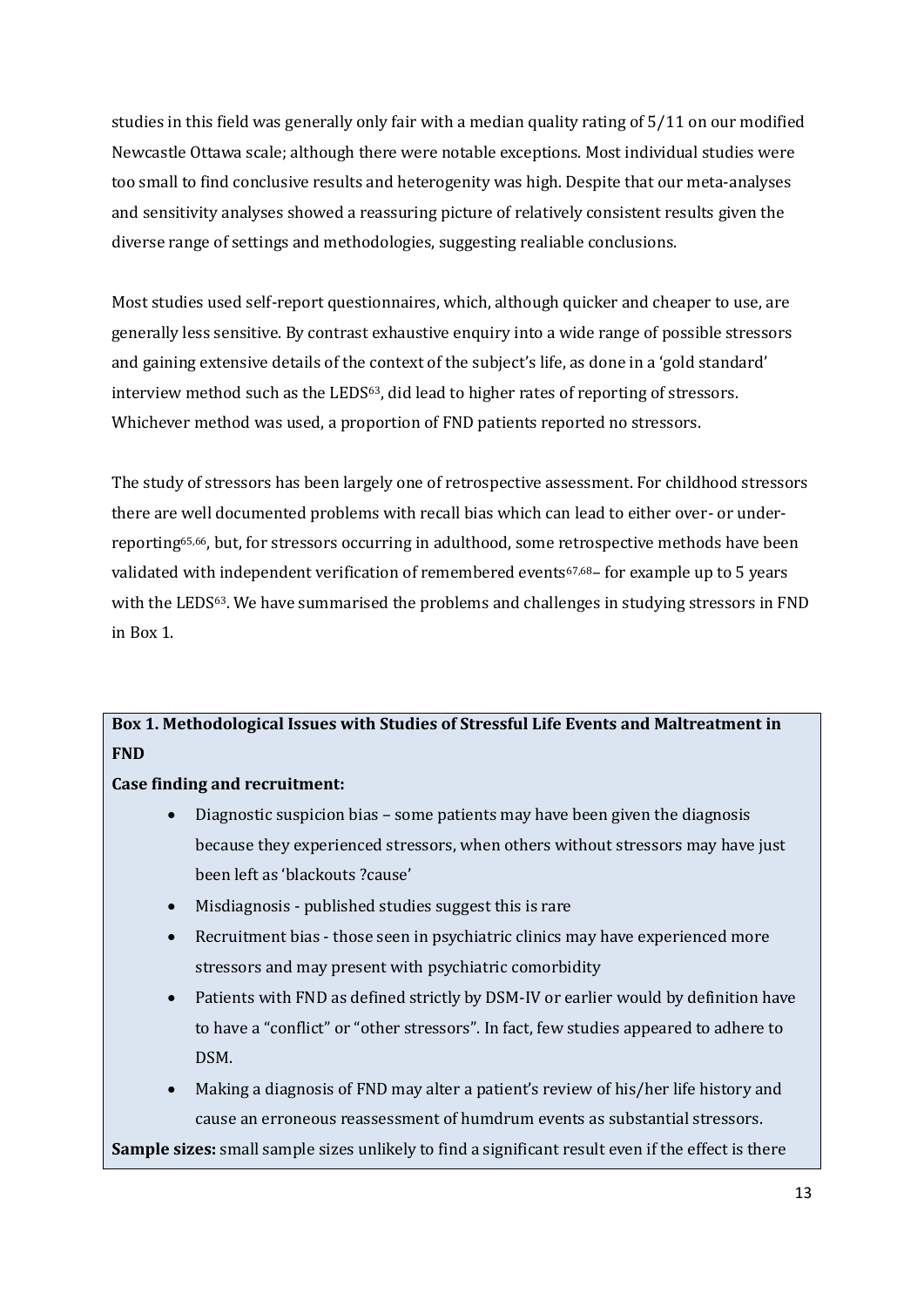(type 2 error)

**Blinding:** only nine studies measure outcome blind to the diagnosis

**Confounding with comorbidities:** possibly the case for depression and anxiety. May also be true for personality disorder and other variables only partially dependent on FND **Interviewer factors:** a patient may not trust the interviewer or feel ready to disclose events to them. It is argued that stressors will only be disclosed following prolonged clinical engagement and build up of trust. However, against this it should be noted our results found that those studies which assessed reported stressors solely on the basis of clinical contact had the lowest rates of detection and those which used a very comprehensive structured measure, like the LEDS, had the highest. What was less clear was the nature of the clinical contact and whether that included patients who had had prolonged psychotherapy.

## **Multiple different measures of stressors**

**Difficulties of stressful life event studies in general**

- Recall bias can occur in both directions patients may overly recall negative vs positive events, others may have experienced terrible maltreatment but deny it in interviews and questionnaires.
- Contextualizing events stressful life events take on meaning because of the context in which they occur. Only contextualised methods such as the LEDS assess events in this way. Even when they do it is very hard to blind.
- Some studies were not specific regarding the time frame of stressors and appear to have included also those after symptom onset.
- Symptom specific events such as conflict over speaking out in dysphonia study may be prevalent but hidden in general questionnaires assessing stressors.

## **Exposure not usually corroborated with external records**

**Heterogeneity** – if high then considerable caution is warranted when interpreting results of meta-analysis

**Publication Bias** – negative studies not published.

## *Implications*

We do not claim our study is definitive on the topic of stressors and FND. There are limitations to the evidence. However, it should be noted that, for better or worse, this is the full extent of the case control evidence linking stressors to FND. It may come as a surprise to many clinicians what the extent, and the limitations, of the evidence is for such a well engrained theory.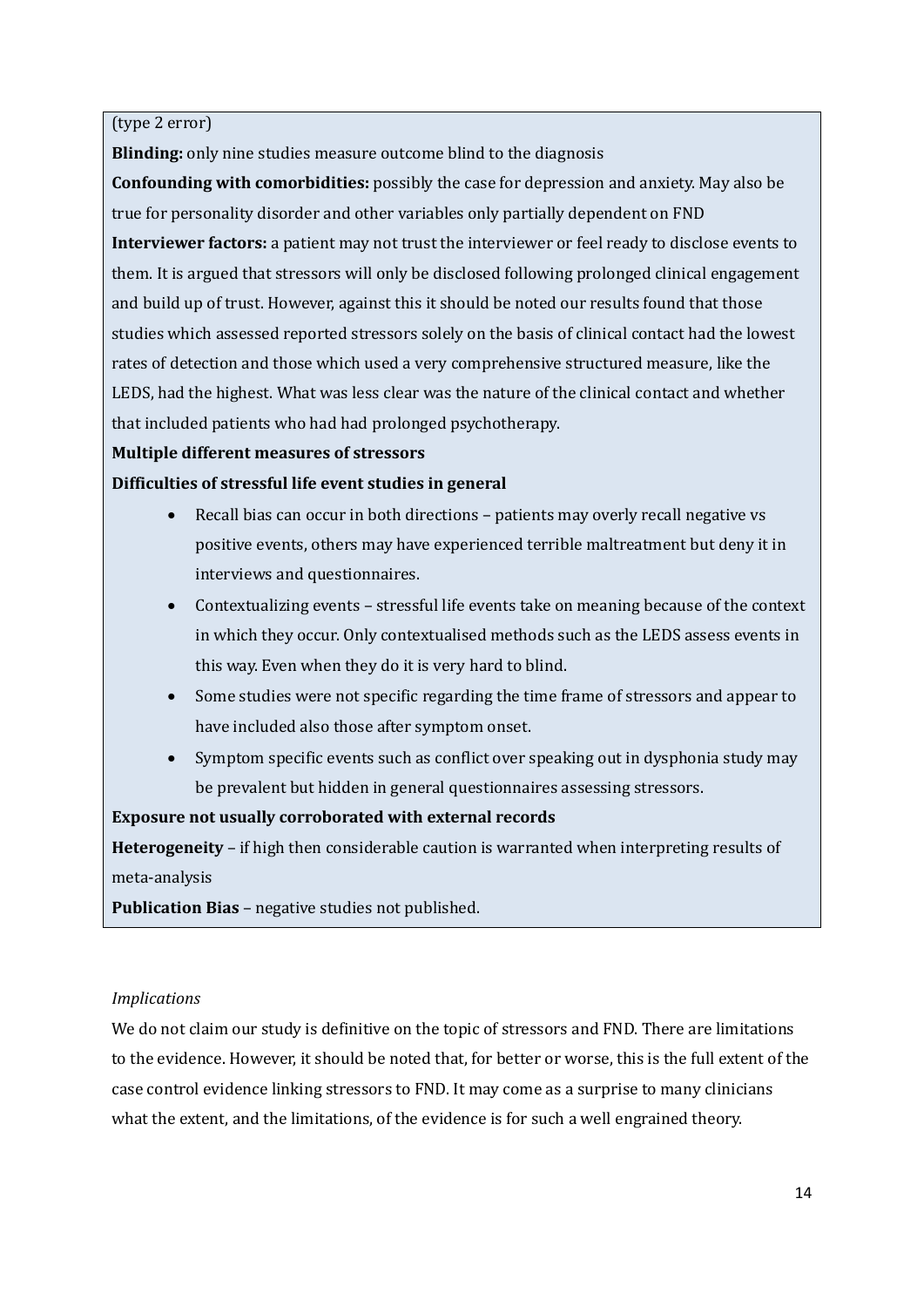There are important clinical and research implications from our findings. For the clinician faced with an individual patient, stressful life events and maltreatment should still be considered as a potential aetiological factor in the development of FND and, when present, a potential treatment target. However, a proportion of patients do not report any such experiences, and such experiences are common in the population in general, therefore, whilst potentially aetiologically relevant, these exposures cannot be regarded as necessary in order to reach a diagnosis. Further, clinicians should not assume the patient is consciously or unconsciously failing to report stressors if none are forthcoming after thorough questioning. Like most clinicians practicing in the field we have had the experience of patients denying exposure to maltreatment only to disclose it down the line, but perhaps less memorable are the patients who go through treatment, often recovering and in whom no such history is ever disclosed. Our results suggest a proportion of patients report no such stressors, and our experience suggests excessive zeal in searching out maltreatment can be just as harmful as a complete lack of interest. Of note, emotional neglect is associated with a higher individual risk than physical or sexual abuse. Finally, it is clear from our results that more detailed assessment of stressors results in a higher disclosure rate; it is not a task that should be rushed. Given the lack of diagnostic weight attached to these variables this part of the assessment may often be better left to future appointments but this will vary depending on circumstances<sup>69</sup>.

This systematic review supports the decision to remove the need for a recent stressor from the diagnostic criteria for FND in DSM-5 and suggests that ICD-11 would benefit from following this approach. The diagnosis should be made on the basis of the history plus inconsistent and incongruent neurological signs. However, the review confirms the aetiological importance of stressors as risk factors. The implications are that neurologists and psychiatrists (and psychologist/psychotherapist) will continue to be essential for the field. In terms of ICD-11 it is therefore imperative that the condition is coded in both 'F' and 'G' codes- although we long for the day when we drop this dualistic approach and bring ICD into the  $21st$  century with a unitary code for clinical brain sciences disorders. Work on the relationship between stressful life events and maltreatment and illness behaviour, as well as altered brain functioning in FND will move our understanding forward regarding potential mechanisms<sup>70,71</sup>.

#### *Conclusion*

This review has aggregated data from 34 studies totaling 1405 patients and there is consistency in the findings that emerge that exposure to stressful life events and maltreatment in childhood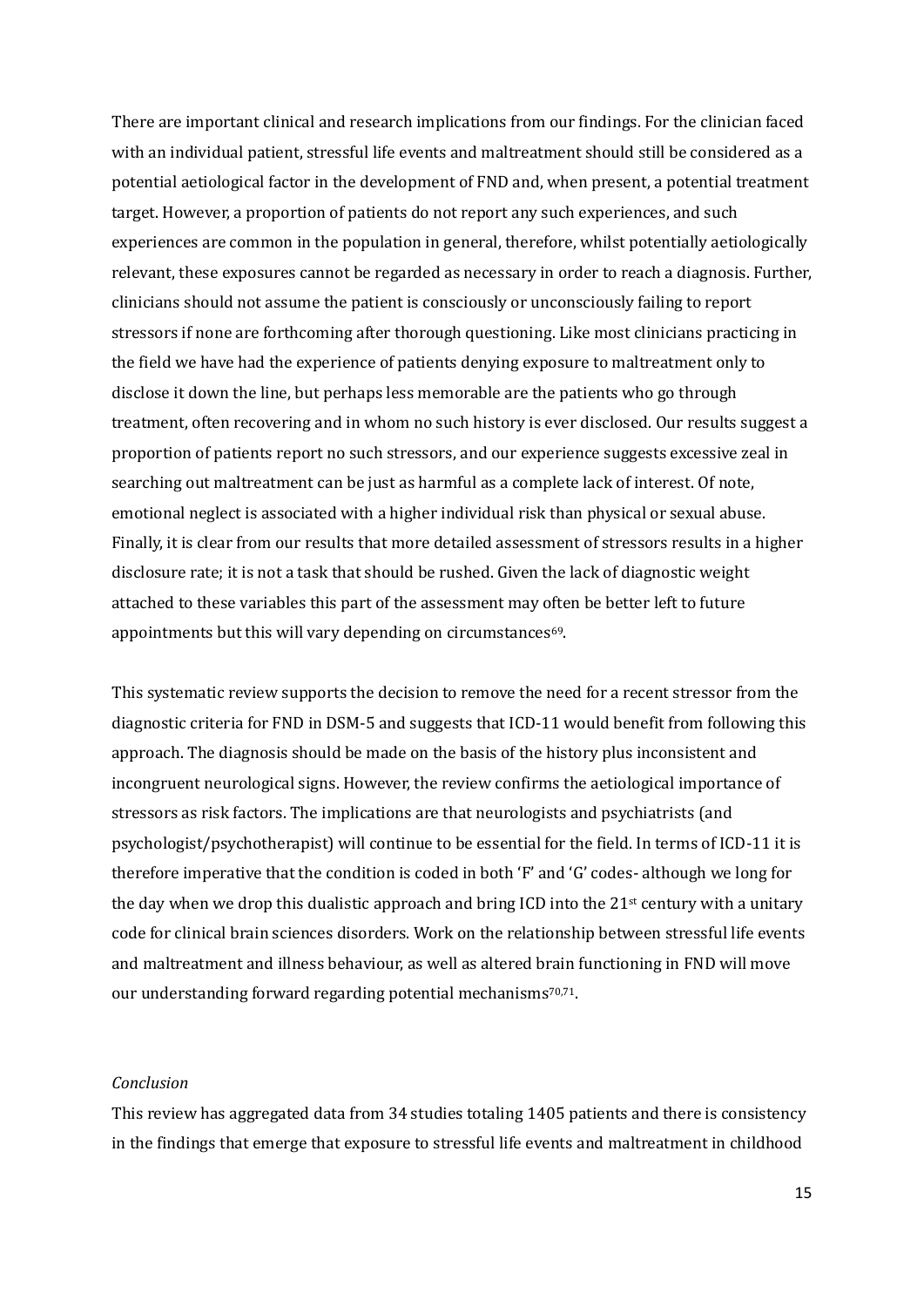and adult life is associated with an increase in the risk of FND, but not all FND patients have experienced identifiable stressors.

## **Research in context**

#### **Evidence before this study**

In the last decade there has been a marked upsurge in interest in conversion (functional neurological) disorders. Largely dismissed during the latter part of the 20th century as an historical entity that was usually the product of misdiagnosis, there is now high quality evidence that such disorders are common, disabling and can be diagnosed accurately. The dominant view of aetiology had been that these symptoms arose as a consequence of the 'conversion' of psychic distress in to physical symptoms. With new research came new theories of aetiology; in particular increasingly sophisticated models of mechanism based in neurosciences. These theories challenged the dominant view of psychological stressors being 'converted' into physical symptoms. One view is that these new studies were complementary and simply explained the mechanism of conversion. Others took the stance that this was an alternate mechanism and that conversion disorder could occur in the absence of identifiable exposure to stressors. DSM-5 took the latter view and was explicit that the presence of such stressors was no longer required, although paradoxically went for a compromise name 'conversion (functional neurological symptoms) disorder'. This did not meet with universal approval and passionate debate exists, but has often been shaped by individuals citing case examples from their own practice and less attention has been paid to the existing data from case control studies. As a group of clinical researchers who have been involved in this debate but from opposing perspectives we sought to systematically review the available literature. We searched PubMed and Science Direct for case control studies from 1965 to end 2016, with the search terms ("psychogenic" OR "conversion disorder" OR "non-epileptic") AND ("abuse" OR "life event") AND ("control" OR "controlled" OR "case-control'). This search was supplemented by reviewing the reference lists of eligible studies and previous reviews. After removing duplicates and ineligible studies, we included 34 studies in our systematic review and meta-analysis.

#### **Added value of this study**

This review provides the most comprehensive aggregation of the evidence from case-control studies since 1965. We covered the full phenotype of conversion (functional neurological)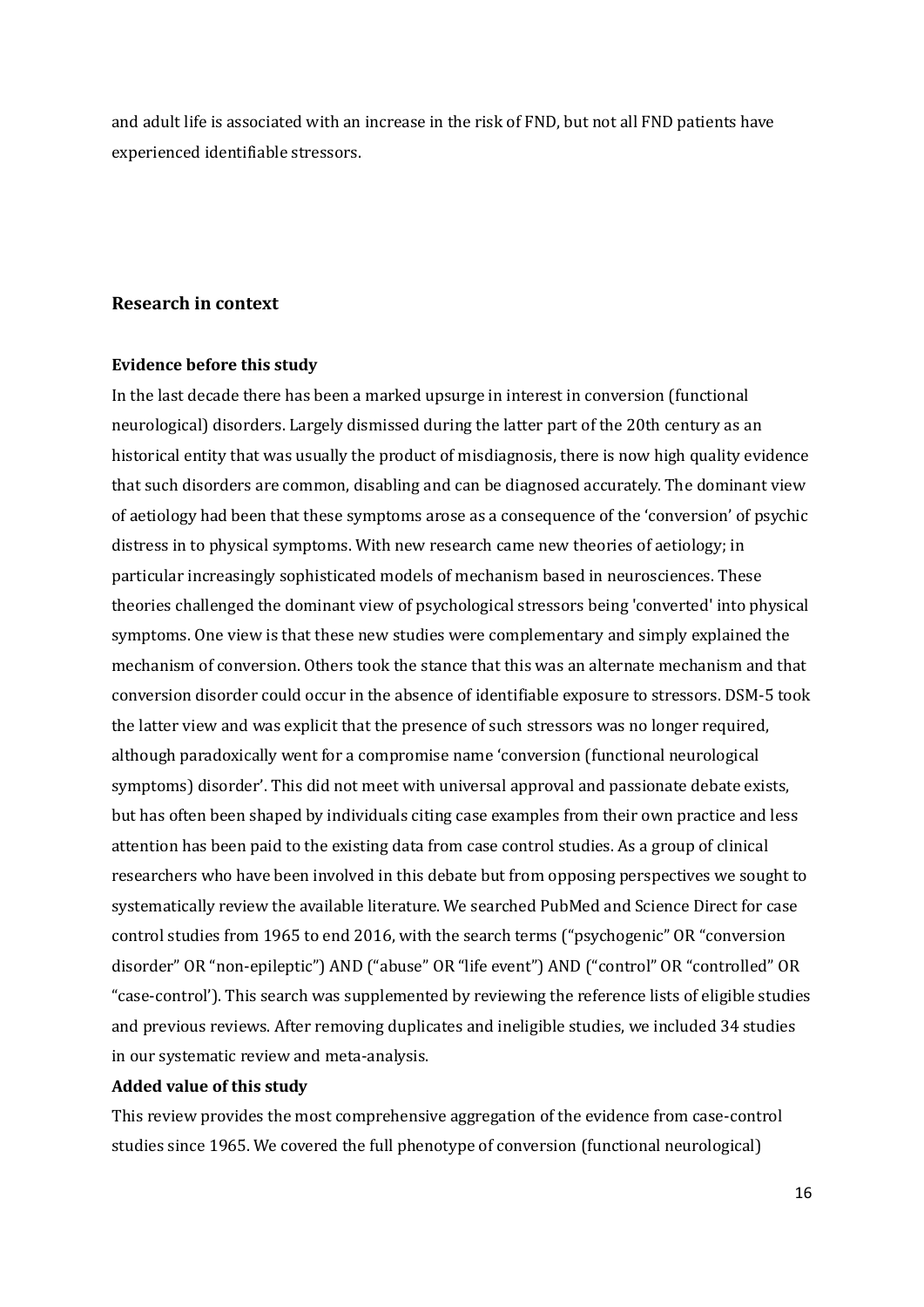disorder including both seizure disorders and motor/ sensory disorders. We examined the rate of stressful life events and of different types of maltreatment in childhood and adult life in conversion (functional neurological) patients and in both healthy and disease controls. In addition to a qualitative review of individual studies, we quantitatively evaluated the association between stressors and FND, and importantly conducted subgroup and sensitivity analyses to investigate sources of bias in order to understand the limitations to our data.

## **Implications of all the available evidence**

Our results show that there is an increased rate of childhood and adult stressful life events and maltreatment, particularly emotional neglect, in patients with conversion (functional neurological) disorder compared to controls. The association was stronger in cases of childhood onset and when one compared to healthy as opposed to disease controls. However, a proportion of cases report no stressors. We concluded that stressors are aetiologically relevant to the development of conversion (functional neurological) disorder and therefore a potential treatment target, but exposure to such stressors is not an essential diagnostic feature. Our findings support the changes to DSM-5 and have implications for ICD-11.

#### Contributors

JS, AC, TN, SA, AD, RK, KR had the idea for the study. LL, JS, AC contributed to the study conception and design. LL and JS did the systematic literature research and selected studies for inclusion, TN, JP and KR contributed additional literature researches. LL extracted data, JP checked all data for accuracy. LL and JP assessed the quality of the studies, AC resolved any disagreements. LL and JS did statistical analyses, JS made the figures. LL wrote the first draft of the manuscript and AC, JS did redrafts. ST critically reviewed the analyses and the manuscript. All authors critically revised the manuscript for important intellectual content. All authors contributed and approved the final draft.

## Declaration of interests

Lea Ludwig has nothing to disclose, Joëlle A. Pasman has nothing to disclose, Tim Nicholson has nothing to disclose, Selma Aybek has nothing to disclose, Anthony S. David has nothing to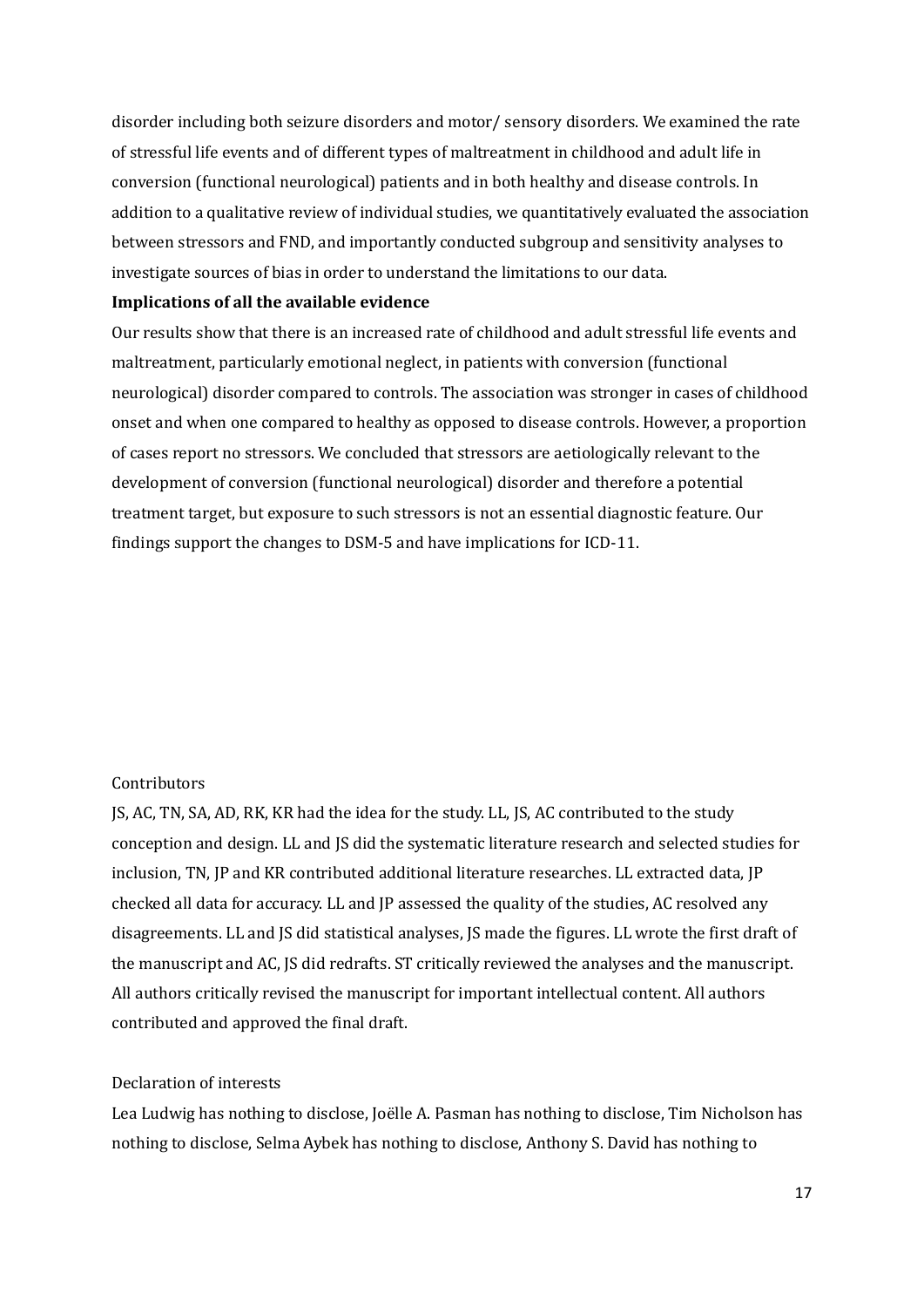disclose, Sharon Tuck has nothing to disclose, Richard Kanaan has nothing to disclose, Karin Roelofs has nothing to disclose, Alan Carson: paid editor of JNNP, paid independent testimony in court on a range of related topics; Jon Stone: created and maintains http://www.neurosymptoms.org self-help site for patients. Paid independent testimony in court including relating to functional disorders.

#### Acknowledgments

ASD and TN are supported by the NIHR Biomedical Research Centre at the South London and Maudsley NHS Foundation Trust and the Institute of Psychiatry, Psychology and Neuroscience, King's College London. JS is supported by a NHS Scotland Career Research Fellowship.

#### References

- 1. Stone, J. *et al.* Who is referred to neurology clinics?—The diagnoses made in 3781 new patients. *Clin. Neurol. Neurosurg.* **112,** 747–751 (2010).
- 2. Stone, J., Warlow, C. & Sharpe, M. The symptom of functional weakness: a controlled study of 107 patients. *Brain* **133,** 1537–51 (2010).
- 3. American Psychiatric Association. (2000). *Diagnostic and statistical manual of mental disorders* (4th ed., text rev.). Washington, DC: Author.
- 4. Briquet, P. & Baillière, J.-B. Traité clinique et thérapeutique de l'hystérie. VII, 724 (1859).
- 5. Breuer, J. & Freud, S. *Studies on Hysteria*. (Hogarth Press, 1895).
- 6. Roelofs, K. & Spinhoven, P. Trauma and medically unexplained symptoms towards an integration of cognitive and neuro-biological accounts. *Clin. Psychol. Rev.* **27,** 798–820 (2007).
- 7. Sharpe, D. & Faye, C. Non-epileptic seizures and child sexual abuse: a critical review of the literature. *Clin. Psychol. Rev.* **26,** 1020–1040 (2006).
- 8. Fiszman, A., Alves-Leon, S. V., Nunes, R. G., D'Andrea, I. & Figueira, I. Traumatic events and posttraumatic stress disorder in patients with psychogenic nonepileptic seizures: a critical review. *Epilepsy Behav.* **5,** 818–25 (2004).
- 9. Paras, M. L. *et al.* Sexual abuse and lifetime diagnosis of somatic disorders: a systematic review and meta-analysis. *JAMA* **302,** 550–61 (2009).
- 10. Afari, N. *et al.* Psychological trauma and functional somatic syndromes: a systematic review and meta-analysis. *Psychosom. Med.* **76,** 2–11 (2014).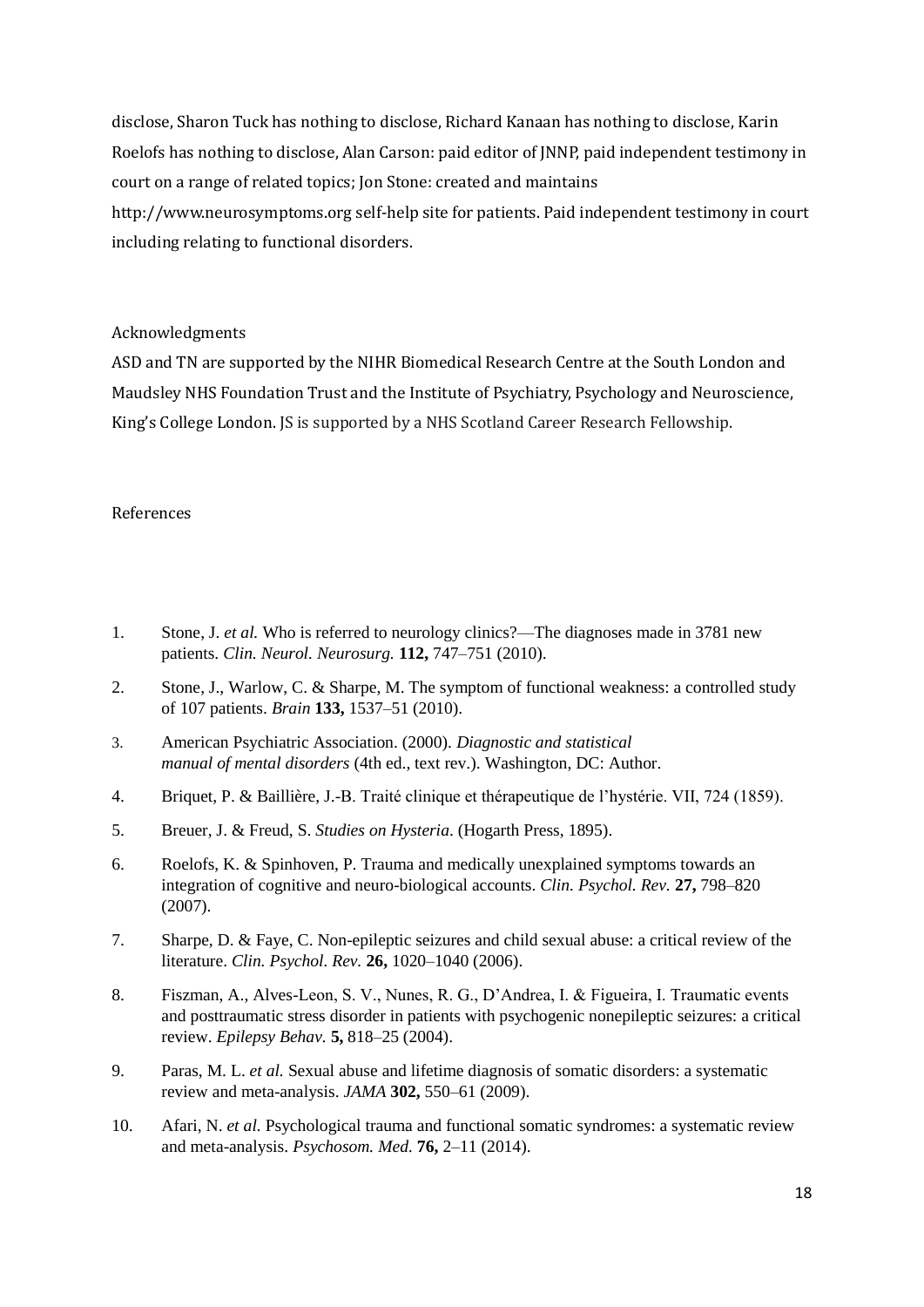- 11. Pareés, I. *et al.* Physical precipitating factors in functional movement disorders. *J. Neurol. Sci.* **338,** 174–7 (2014).
- 12. Stone, J. *et al.* The role of physical injury in motor and sensory conversion symptoms: a systematic and narrative review. *J. Psychosom. Res.* **66,** 383–390 (2009).
- 13. Nicholson, T. R. J. Studies In Conversion Disorder Testing the psychological model & Freudian theories. (King's College London, 2012).
- 14. Roelofs, K. & Pasman, J. in *Handbook of Clinical Neurology* (eds. Hallett, M., Stone, J. & Carson, A.) **139,** 139–155 (2016).
- 15. Wells, G. A. *et al.* The Newcastle-Ottawa Scale (NOS) for assessing the quality of nonrandomised studies in meta-analyses. (2011). Available at: http://www.medicine.mcgill.ca/rtamblyn/Readings/The Newcastle - Scale for assessing the quality of nonrandomised studies in meta-analyses.pdf. (Accessed: 13th September 2015)
- 16. Borenstein, M., Hedges, L. V., Higgins, J. P. T., & Rothstein, H. R. (2009). Converting Among Effect Sizes. In *Introduction to Meta-Analysis* (pp. 45–47). Chichester, UK.
- 17. StatsDirect Ltd. StatsDirect statistical software. Available at: http://www.statsdirect.com England: StatsDirect Ltd. 2013.
- 18. Higgins, J. P. T., Thompson, S. G., Deeks, J. J. & Altman, D. G. Measuring inconsistency in meta-analyses. *BMJ* **327,** 557–60 (2003).
- 19. Calculation of population attribution fractions. Available at: http://sphweb.bumc.bu.edu/otlt/MPH-Modules/EP/EP713\_Association/EP713\_Association\_print.html. (Accessed: 28th February 2017)
- 20. Stoltenborgh, M., van IJzendoorn, M. H., Euser, E. M. & Bakermans-Kranenburg, M. J. A Global Perspective on Child Sexual Abuse: Meta-Analysis of Prevalence Around the World. *Child Maltreat.* **16,** 79–101 (2011).
- 21. Abrahams, N. *et al.* Worldwide prevalence of non-partner sexual violence: a systematic review. *Lancet (London, England)* **383,** 1648–54 (2014).
- 22. Sørbø, M. F., Grimstad, H., Bjørngaard, J. H., Schei, B. & Lukasse, M. Prevalence of sexual, physical and emotional abuse in the Norwegian mother and child cohort study. *BMC Public Health* **13,** 186 (2013).
- 23. Stoltenborgh, M., Bakermans-Kranenburg, M. J., van IJzendoorn, M. H. & Alink, L. R. A. Cultural–geographical differences in the occurrence of child physical abuse? A meta-analysis of global prevalence. *Int. J. Psychol.* **48,** 81–94 (2013).
- 24. Stoltenborgh, M., Bakermans-Kranenburg, M. J. & van Ijzendoorn, M. H. The neglect of child neglect: a meta-analytic review of the prevalence of neglect. *Soc. Psychiatry Psychiatr. Epidemiol.* **48,** 345–55 (2013).
- 25. Gilbert, R. *et al.* Burden and consequences of child maltreatment in high-income countries. *Lancet* **373,** 68–81 (2009).
- 26. Desmarais, S. L., Reeves, K. A., Nicholls, T. L., Telford, R. P. & Fiebert, M. S. Prevalence of Physical Violence in Intimate Relationships, Part 1: Rates of Male and Female Victimization.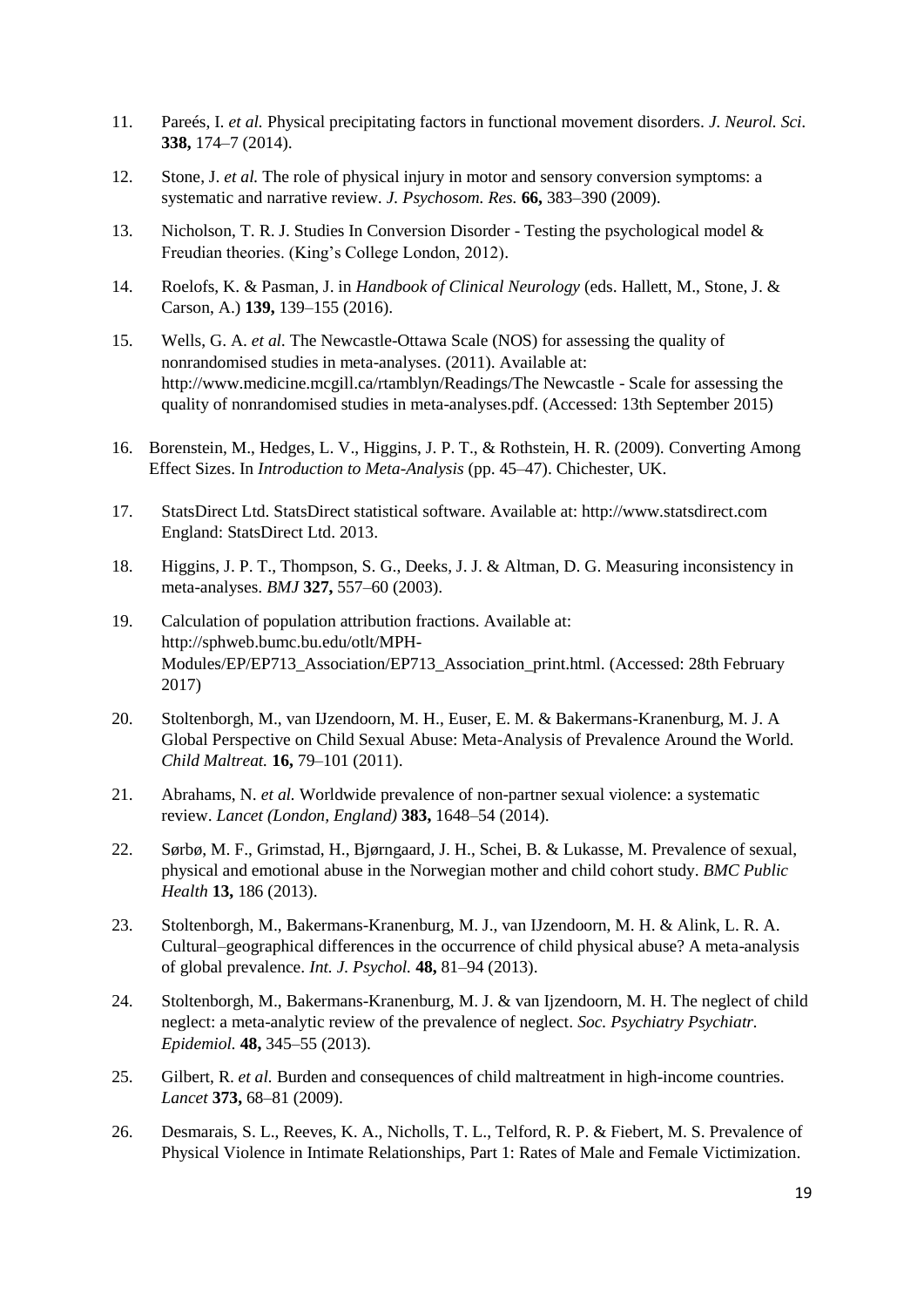*Partner Abuse* **3,** 140–169 (2012).

- 27. Akyuz, G., Kugu, N., Akyuz, A. & Dogan, O. Dissociation and childhood abuse history in epileptic and pseudoseizure patients. *Epileptic Disord.* **6,** 187–92 (2004).
- 28. Almis, B. H., Cumurcu, B. E., Unal, S., Ozcan, a C. & Aytas, O. The neuropsychological and neurophysiological profile of women with pseudoseizure. *Compr. Psychiatry* **54,** 649–57 (2013).
- 29. Alper, K., Devinsky, O., Perrine, K., Vazquez, B. & Luciano, D. Nonepileptic seizures and childhood sexual and physical abuse. *Neurology* **43,** 1950–3 (1993).
- 30. Arnold, L. M. & Privitera, M. D. Psychopathology and trauma in epileptic and psychogenic seizure patients. *Psychosomatics* **37,** 438–43 (1996).
- 31. Bakvis, P. *et al.* Trauma, stress, and preconscious threat processing in patients with psychogenic nonepileptic seizures. *Epilepsia* **50,** 1001–11 (2009).
- 32. Berkhoff, M., Briellmann, R. S., Radanov, B. P., Donati, F. & Hess, C. W. Developmental background and outcome in patients with nonepileptic versus epileptic seizures: a controlled study. *Epilepsia* **39,** 463–9 (1998).
- 33. Betts, T. & Boden, S. Diagnosis, management and prognosis of a group of 128 patients with non-epileptic attack disorder. Part I. *Seizure* **1,** 19–26 (1992).
- 34. Binzer, M., Stone, J. & Sharpe, M. Recent onset pseudoseziures clues to aetiology. *Seizure* **13,** 146–155 (2004).
- 35. Dikel, T. N., Fennell, E. B. & Gilmore, R. L. Posttraumatic stress disorder, dissociation, and sexual abuse history in epileptic and nonepileptic seizure patients. *Epilepsy Behav.* **4,** 644–650 (2003).
- 36. Jawad, S. S. M. *et al.* Psychiatric morbidity and psychodynamics of patients with convulsive pseudoseizures. *Seizure* **4,** 201–206 (1995).
- 37. Kaplan, M. J. *et al.* Comparisons of childhood trauma, alexithymia, and defensive styles in patients with psychogenic non-epileptic seizures vs. epilepsy: Implications for the etiology of conversion disorder. *J. Psychosom. Res.* **75,** 142–6 (2013).
- 38. Kuyk, J., Spinhoven, P., van Emde Boas, W. & van Dyck, R. Dissociation in temporal lobe epilepsy and pseudo-epileptic seizure patients. *J. Nerv. Ment. Dis.* **187,** 713–20 (1999).
- 39. Litwin R & Cardena E. Demographic and Seizure variables, But not Hypnotizability or Dissociation, Differentiated Psychogenic from Organic Seizures. *J. Trauma Dissociation* **1,** 99–122 (2000).
- 40. McDade, G. & Brown, S. W. Non-epileptic seizures: management and predictive factors of outcome. *Seizure.* **1,** 7–10 (1992).
- 41. Mökleby, K. *et al.* Psychiatric Comorbidity and Hostility in Patients with Psychogenic Nonepileptic Seizures Compared with Somatoform Disorders and Healthy Controls. *Epilepsia* **43,** 193–198 (2002).
- 42. Ozcetin, A. *et al.* Childhood trauma and dissociation in women with pseudoseizure-type conversion disorder. *Nord. J. Psychiatry* **63,** 462–8 (2009).
- 43. Plioplys, S. *et al.* A multisite controlled study of risk factors in pediatric psychogenic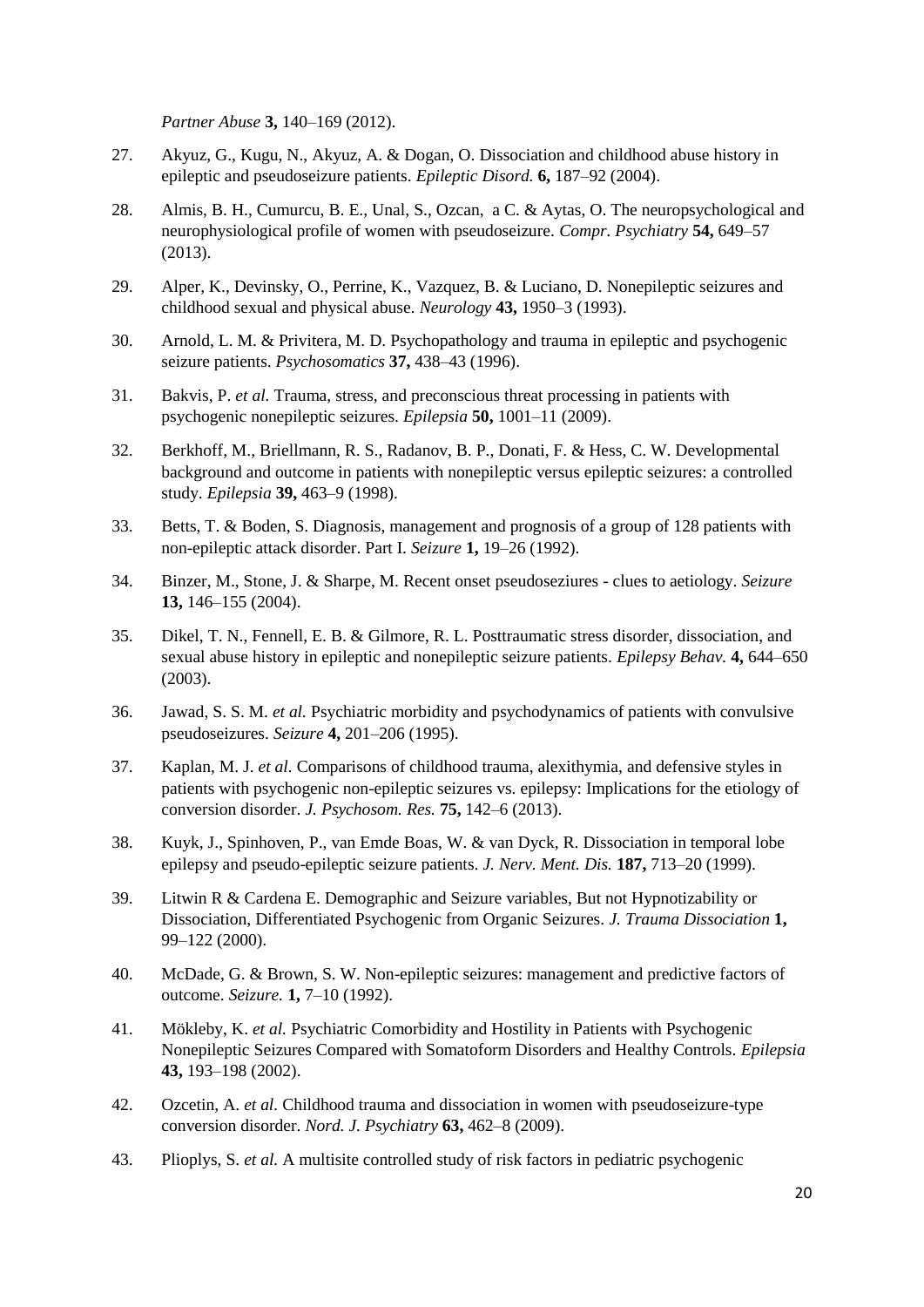nonepileptic seizures. *Epilepsia* **55,** 1739–47 (2014).

- 44. Proença, I. C. G. F., Castro, L. H. M., Jorge, C. L. & Marchetti, R. L. Emotional trauma and abuse in patients with psychogenic nonepileptic seizures. *Epilepsy Behav.* **20,** 331–333 (2011).
- 45. Reilly, J., Baker, G. A., Rhodes, J. & Salmon, P. The association of sexual and physical abuse with somatization: characteristics of patients presenting with irritable bowel syndrome and non-epileptic attack disorder. *Psychol. Med.* **29,** 399–406 (1999).
- 46. Salmon, P., Al-Marzooqi, S. M., Baker, G. & Reilly, J. Childhood Family Dysfunction and Associated Abuse in Patients With Nonepileptic Seizures. *Psychosom. Med.* **65,** 695–700 (2003).
- 47. Say, G. N., Tasdemir, H. A., Akbas, S., Yüce, M. & Karabekiroglu, K. Self-esteem and psychiatric features of Turkish adolescents with psychogenic non-epileptic seizures: a comparative study with epilepsy and healthy control groups. *Int. J. Psychiatry Med.* **47,** 41–53 (2014).
- 48. Scévola, L. *et al.* Psychiatric disorders in patients with psychogenic nonepileptic seizures and drug-resistant epilepsy: a study of an Argentine population. *Epilepsy Behav.* **29,** 155–60 (2013).
- 49. Testa, S. M., Krauss, G. L., Lesser, R. P. & Brandt, J. Stressful life event appraisal and coping in patients with psychogenic seizures and those with epilepsy. *Seizure* **21,** 282–7 (2012).
- 50. Tojek, T. M., Lumley, M., Barkley, G., Mahr, G. & Thomas, A. Stress and other psychosocial characteristics of patients with psychogenic nonepileptic seizures. *Psychosomatics* **41,** 221–6 (2000).
- 51. Barnett, C. Conversion reactions and psychophysiologic disorders: a comparative study. *Psychiatry Med.* **2,** 205–2020 (1971).
- 52. Chabrol, H., Peresson, G. & Clanet, M. Lack of specificity of the traditional criteria for conversion disorders. *Eur. Psychiatry* **10,** 317–9 (1995).
- 53. Kozlowska, K., Scher, S. & Williams, L. M. Patterns of emotional-cognitive functioning in pediatric conversion patients: implications for the conceptualization of conversion disorders. *Psychosom. Med.* **73,** 775–88 (2011).
- 54. Roelofs, K., Keijsers, G. P., Hoogduin, K. A., Naring, G. W. & Moene, F. C. Childhood abuse in patients with conversion disorder. *Am. J. Psychiatry* **159,** 1908–1913 (2002).
- 55. Steffen, A., Fiess, J., Schmidt, R. & Rockstroh, B. 'That pulled the rug out from under my feet!' - adverse experiences and altered emotion processing in patients with functional neurological symptoms compared to healthy comparison subjects. *BMC Psychiatry* **15,** 133 (2015).
- 56. Nicholson, T. R. *et al.* Life events and escape in conversion disorder. *Psychol. Med.* **46,** 2617– 26 (2016).
- 57. Kranick, S. *et al.* Psychopathology and psychogenic movement disorders. *Mov. Disord.* **26,** 1844–50 (2011).
- 58. Binzer, M. & Eisemann, M. Childhood experiences and personality traits in patients with motor conversion symptoms. *Acta Psychiatr. Scand.* **98,** 288–295 (1998).
- 59. Baker, J., Ben-Tovim, D., Butcher, A., Esterman, A. & McLaughlin, K. Psychosocial risk